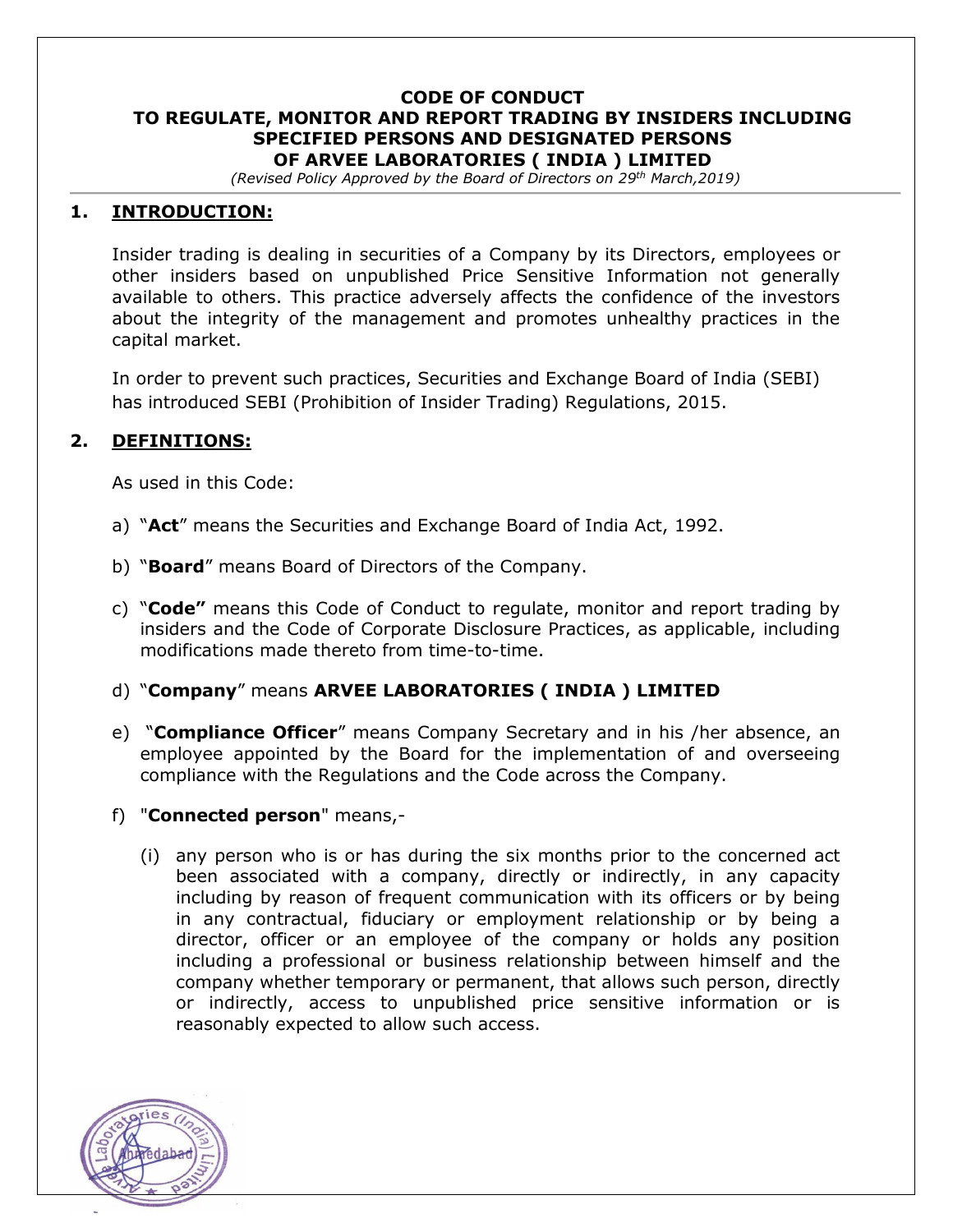- (ii) Without prejudice to the generality of the foregoing, the persons falling within the following categories shall be deemed to be connected persons unless the contrary is established, -
	- 1. an immediate relative of connected persons specified in clause (i); or
	- 2. a holding company or associate company or subsidiary company; or
	- 3. an intermediary as specified in section 12 of the Act or an employee or director thereof; or
	- 4. an investment company, trustee company, asset management company or an employee or director thereof; or
	- 5. an official of a stock exchange or of clearing house or corporation; or
	- 6. a member of board of trustees of a mutual fund or a member of the board of directors of the asset management company of a mutual fund or is an employee thereof; or
	- 7. a member of the Board of Directors or an employee, of a public financial institution as defined in section 2 (72) of the Companies Act, 2013; or
	- 8. an official or an employee of a self-regulatory organization recognised or authorized by the Board; or
	- 9. a banker of the company; or
	- 10. a concern, firm, trust, Hindu undivided family, company or association of persons wherein a director of a company or his immediate relative or banker of the company, has more than ten per cent. of the holding or Interest.
- g) '**Designated Employee**' means:
	- 1. Every employee of the Company in the grade of Associate Vice President and above;
	- 2. Every employee of the Company in Finance, Accounts and Secretarial Departments; and
	- 3. Any other Employee as may be designated by the Compliance Officer in consultation with the Managing Director / CEO / Executive Director(s) / Chief Financial Officer considering the objectives of the Code.
- h) "**Director**" means a member of the Board of Directors of the Company.
- i) "**Dependent**" shall mean the spouse, dependent children, dependent parents and such other family member(s) of the Specified Persons as may be notified by him/her.
- j) "**Employee**" means every employee of the Company (whether working in India or abroad) including the Directors in the employment of the Company.
- k) "**Insider"** means:-
	- 1. A connected person; or
	- 2. In possession of or having access to unpublished price sensitive information.

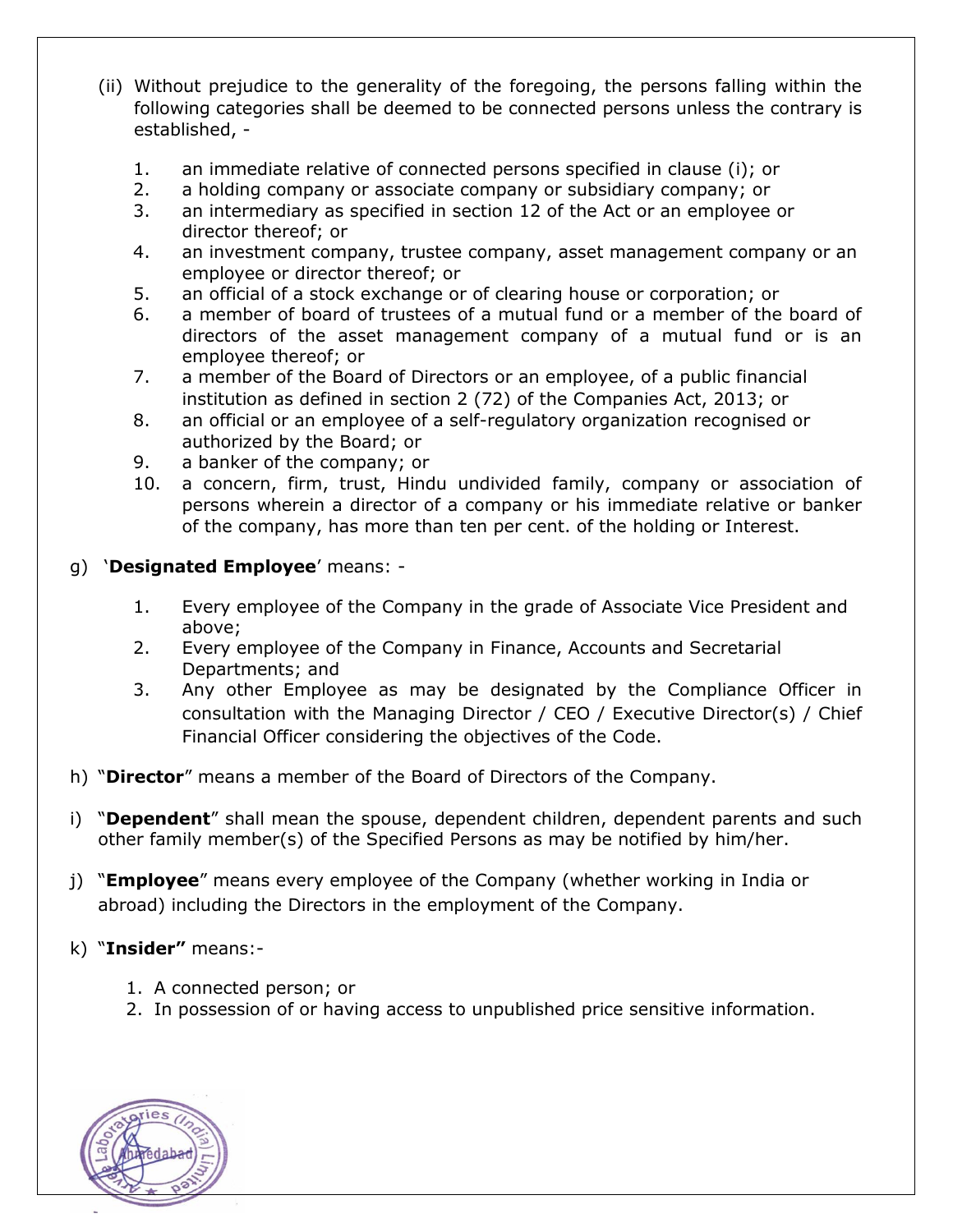- l) "**immediate relative**" means a spouse of a person, and includes parent, sibling, and child of such person or of the spouse, any of whom is either dependent financially on such person, or consults such person in taking decisions relating to trading in securities;
- m) **"Key Managerial Person (KMP)"** means person as defined in Section 2(51) of the Companies Act, 2013
- n) "**Material financial relationship**" shall mean a relationship in which one person is a recipient of any kind of payment such as by way of a loan or gift during the immediately preceding twelve months, equivalent to at least 25% of such payer's annual income but shall exclude relationships in which the payment is based on arm's length transactions
- o) "**Officer**" includes any Director, Manager or KMP or any person in accordance with whose directions or instructions the Board of Directors of the Company or any one or more of the Directors is or are accustomed to act including an auditor.
- p) "**Promoter or promoter group**" shall have the meaning assigned to it under the Securities and Exchange Board of India (Issue of Capital and Disclosure Requirements) Regulations, 2018 or any modification thereof:
- q) "**Securities**" shall have the meaning assigned to it under the Securities Contracts (Regulation) Act, 1956 (42 of 1956) or any modification thereof except units of a mutual fund;
- r) **"Takeover regulations"** means the Securities and Exchange Board of India (Substantial Acquisition of Shares and Takeovers) Regulations, 2011 and any amendments thereto;
- s) **"Trading"** means and includes subscribing, buying, selling, dealing, or agreeing to subscribe, buy, sell, deal in any securities, and "trade" shall be construed accordingly
- t) **"Trading Day"** means a day on which the recognized stock exchanges are open for trading;
- u) "**Unpublished Price Sensitive Information**" means any information, relating to a company or its securities, directly or indirectly, that is not generally available which upon becoming generally available, is likely to materially affect the price of the securities and shall, ordinarily including but not restricted to, information relating to the following:
	- 1. Financial results;
	- 2. Dividends;
	- 3. Change in capital structure;
	- 4. Mergers, De-mergers, Acquisitions, Delistings, Disposals and Expansion of business and such other transactions; and
	- 5. Changes in KMP;
- v) "**Regulations**" shall mean the Securities & Exchange Board of India (Prohibition of Insider Trading) Regulations, 2015 and any amendments thereto.

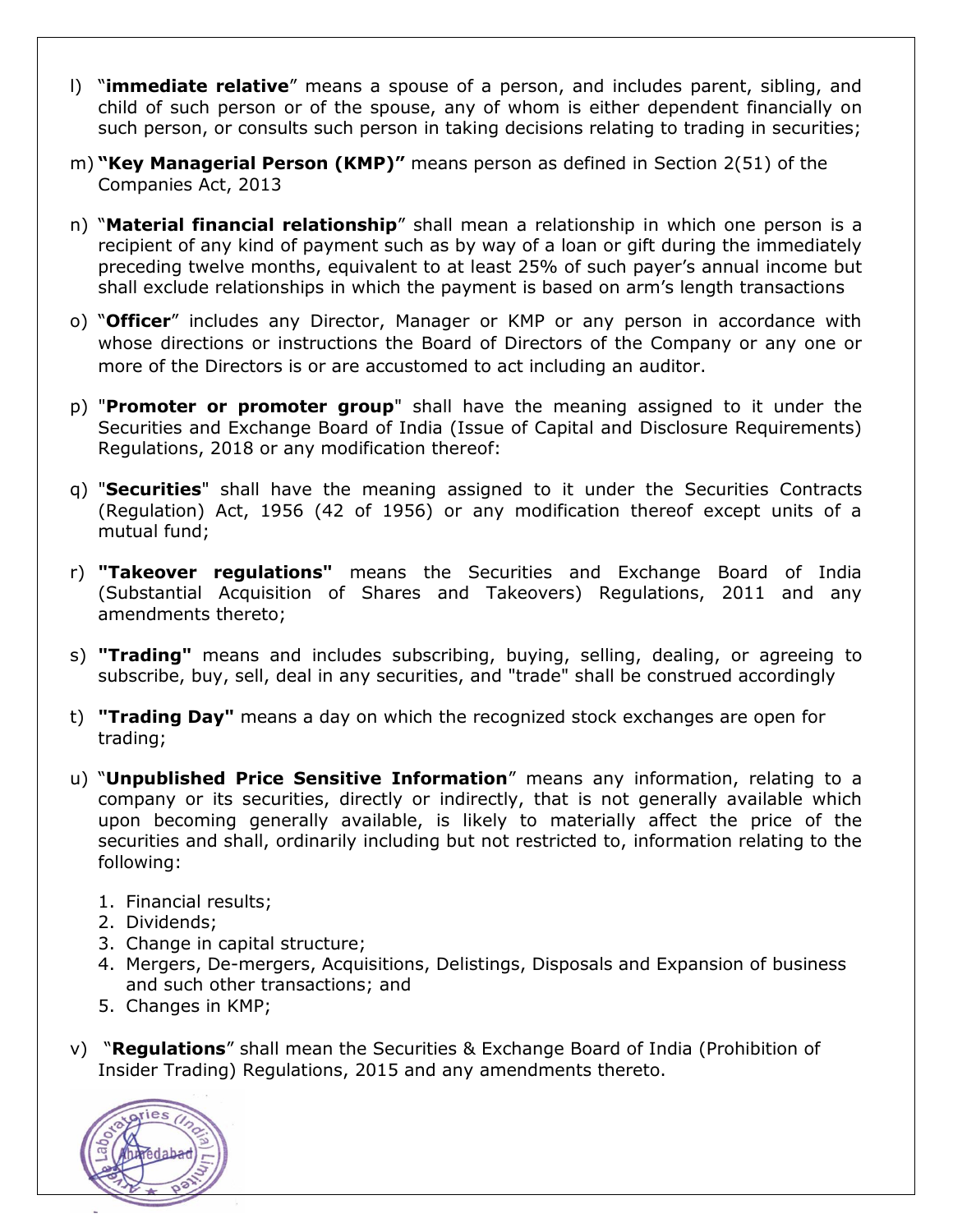w) "**Specified Persons**" means the Directors, connected persons, the insiders, the Designated Employees and the promoters and immediate relatives are collectively referred to as Specified Persons.

Words and expressions used and not defined in these regulations but defined in the Securities and Exchange Board of India Act, 1992 (15 of 1992), the Securities Contracts (Regulation) Act, 1956 (42 of 1956), the Depositories Act, 1996 (22 of 1996) or the Companies Act, 2013 (18 of 2013) and rules and regulations made thereunder shall have the meanings respectively assigned to them in those legislation.

# **3. Applicability**

This Code shall apply to all "Specified persons".

# **4. Compliance Officer:**

- 4.1. The Compliance Officer shall report on insider trading to the Board of Directors of the Company and in particular, shall provide reports to the Chairman of the Audit Committee, if any, or to the Chairman of the Board of Directors Annually.
- 4.2. The Compliance Officer shall assist all specified persons and employees in addressing any clarifications regarding the Securities & Exchange Board of India (Prohibition of Insider Trading) Regulations, 2015 and the Company's Code of Conduct.
- 4.3. The Compliance Officer shall maintain a record (either manual or in electronic form) of the Register of Promoters / Directors / KMP / Designated Employees and changes thereto from time-to-time **(Annexure-1).**

# **5. Preservation of Unpublished Price Sensitive Information:**

5.1. All the Specified Persons shall maintain the confidentiality of all Unpublished Price Sensitive Information ("UPSI") coming into their possession or control.

To comply with this confidentiality obligation; the Specified Persons shall not:

- (i) pass on UPSI to any person directly or indirectly by way of making a recommendation for the purchase or sale of Securities of the Company; or
- (ii) disclose UPSI to their family members, friends, business associates or any other individual, or
- (iii) discuss UPSI in public places, or
- (iv) disclose UPSI to any Employee who does not need to know the information for discharging his or her duties, or
- (v) recommend to anyone that they may undertake Dealing in Securities of the Company while being in possession, control or knowledge of UPSI, or
- (vi) be seen or perceived to be Dealing in Securities of the Company on the basis of UPSI.

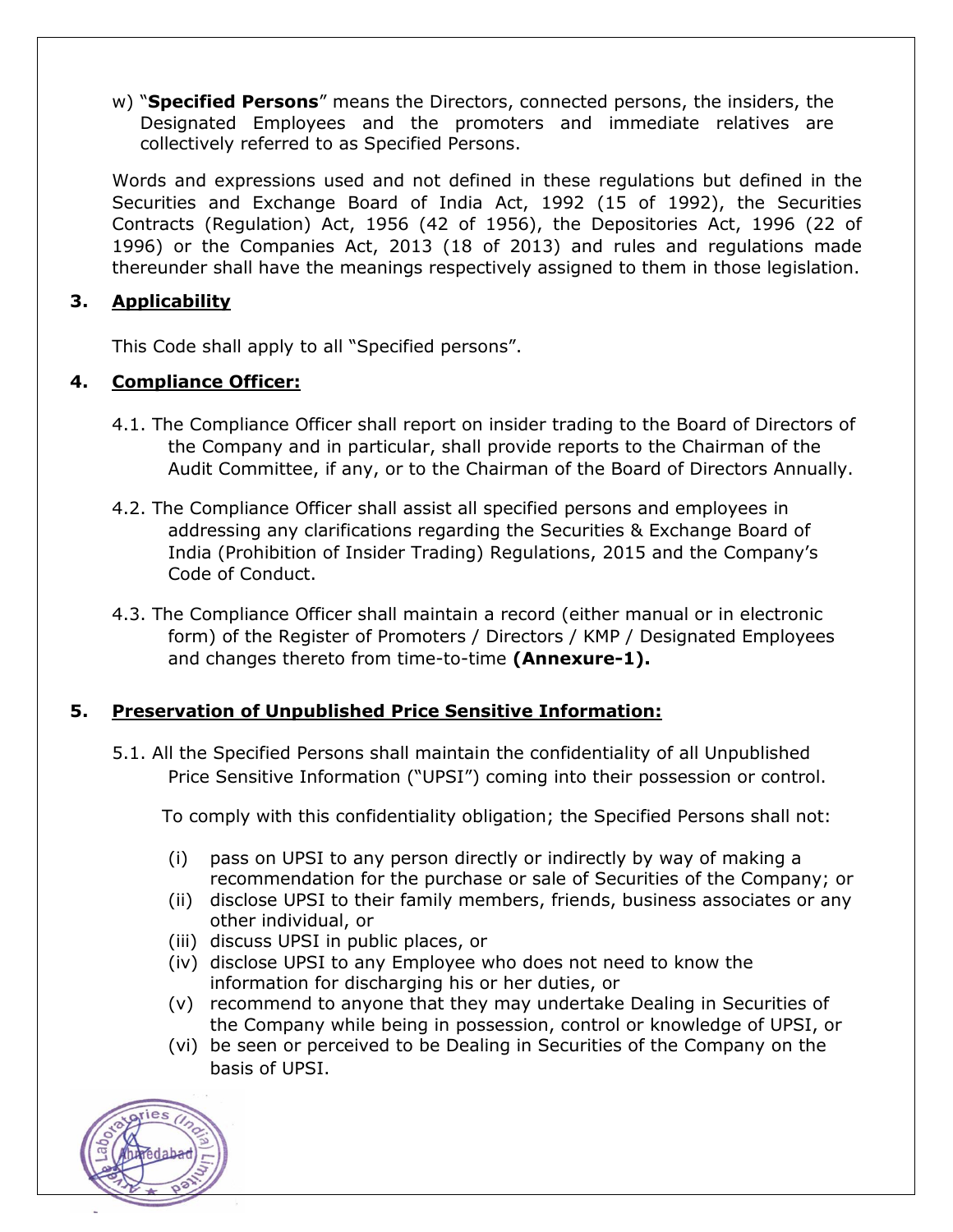### 5.2. **Need to know:**

The Specified Persons, who are privy to UPSI, shall handle the same strictly on a "Need to Know" basis. This means the UPSI shall be disclosed only to those persons within the Company who need to know the same in the course of performance or discharge of their duty and whose possession of UPSI will not in any manner give rise to a conflict of interest or likelihood of misuse of the information.

All UPSI directly received by any Employee shall be immediately reported to the Compliance Officer.

5.3. Limited access to confidential information:

The Specified Persons privy to confidential information shall, in preserving the confidentiality of information, and to prevent its wrongful dissemination, adopt among others, the following safeguards:

- Files containing confidential information shall be kept secure.
- Computer files must have adequate security of login through complex password.

### **6. Trading Plan**

- 6.1. An insider shall be entitled to formulate a trading plan for dealing in securities of the Company and present it to the Compliance Officer for approval and public disclosure pursuant to which trades may be carried out on his behalf in accordance with such plan.
- 6.2. Upon approval of the trading plan, the compliance officer shall notify the plan to the stock exchanges on which the securities are listed.
- 6.3. Such trading shall be in compliance with the regulation.
- 6.4. The trading plan once approved shall be irrevocable and the insider shall mandatorily have to implement the plan, without being entitled to either deviate from it or to execute any trade in the securities outside the scope of the trading plan.

#### **7. Trading window and window closure**

7.1. The trading window, i.e. the trading period of the stock exchanges, called 'trading window", is available for trading in the Company's securities.

In the case of declaration of quarterly financial results: The trading window shall be, inter alia, closed from the date of intimation of board meeting to Stock exchange till 48 hours after the declaration of financial results.

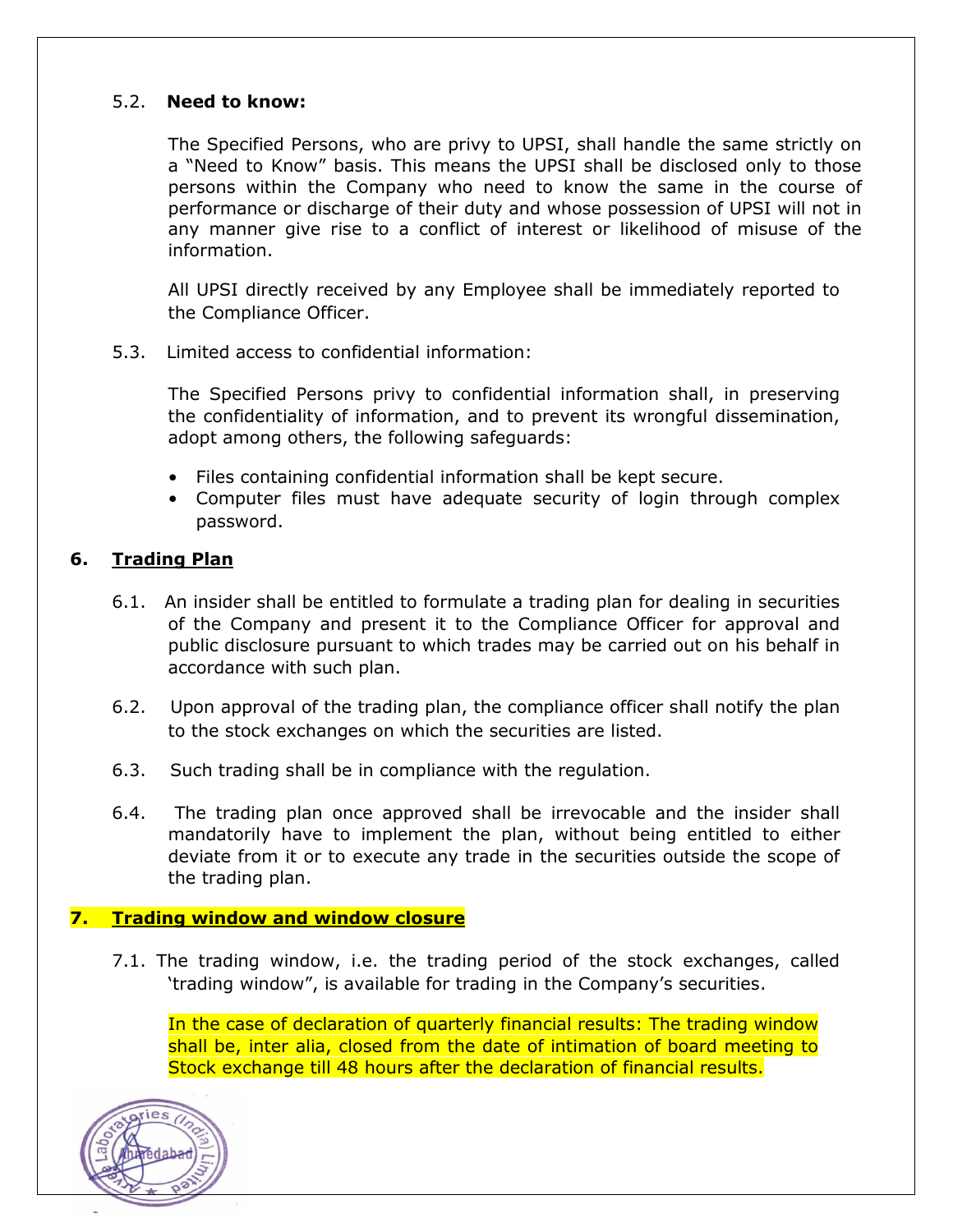- 7.2. All the Specified Persons shall strictly conduct all their dealings in the Securities of the Company only when the Trading Window is open and no Specified Person shall deal in the Securities of the Company during the period the Trading Window is closed.
- 7.3. The Directors/Designated Employees/KMP who have participated in the Company's Employee Stock Option Plan (ESOP), if any,
	- Shall not sell the Securities of the Company allotted to them on exercise of ESOPs when the Trading Window is closed (however, the exercise of option shall be permitted even the duration of closure of the Trading Window).
	- Shall desist from exercising "cashless" stock option(s), if any, when the Trading Window is closed.
- 7.4. In case of any unpublished price sensitive information other than quarterly financial results, the Compliance Officer shall intimate the closure of trading window to all the designated employees of the Company when he determines that a designated person or class of designated persons can reasonably be expected to have possession of unpublished price sensitive information. Such closure shall be imposed in relation to such securities to which such unpublished price sensitive information relates.
- 7.5. The Compliance Officer after taking into account various factors including the unpublished price sensitive information in question becoming generally available and being capable of assimilation by the market, shall decide the timing for re-opening of the trading window, however in any event it shall not be earlier than forty-eight hours after the information becomes generally available.
- 7.6. The trading window shall also be applicable to any person having contractual or fiduciary relation with the Company, such as auditors, accountancy firms, law firms, analysts, consultants etc., assisting or advising the Company.

# **8. PRE-CLEARANCE OF DEALS IN SECURITIES:**

- 8.1. **Applicability:** Every Specified Person who intend to deal in the securities of the company above a minimum threshold limit of 10000 shares or value of transaction Rs.25 lakhs in a single transaction, whichever is higher, should pre-clear the transaction as per the pre-dealing procedure as described hereunder.
- 8.2. **Pre-dealing Procedure:** For the purpose of obtaining a *pre-dealing* approval, the concerned Specified Person shall make an application in the prescribed form (*Annexure 2*) to the Compliance Officer. Such application should be complete and correct in all respects and should be accompanied by such undertakings in the prescribed form (*Annexure 3*). Such application for *predealing* approval with enclosures may be sent through electronic mail or by

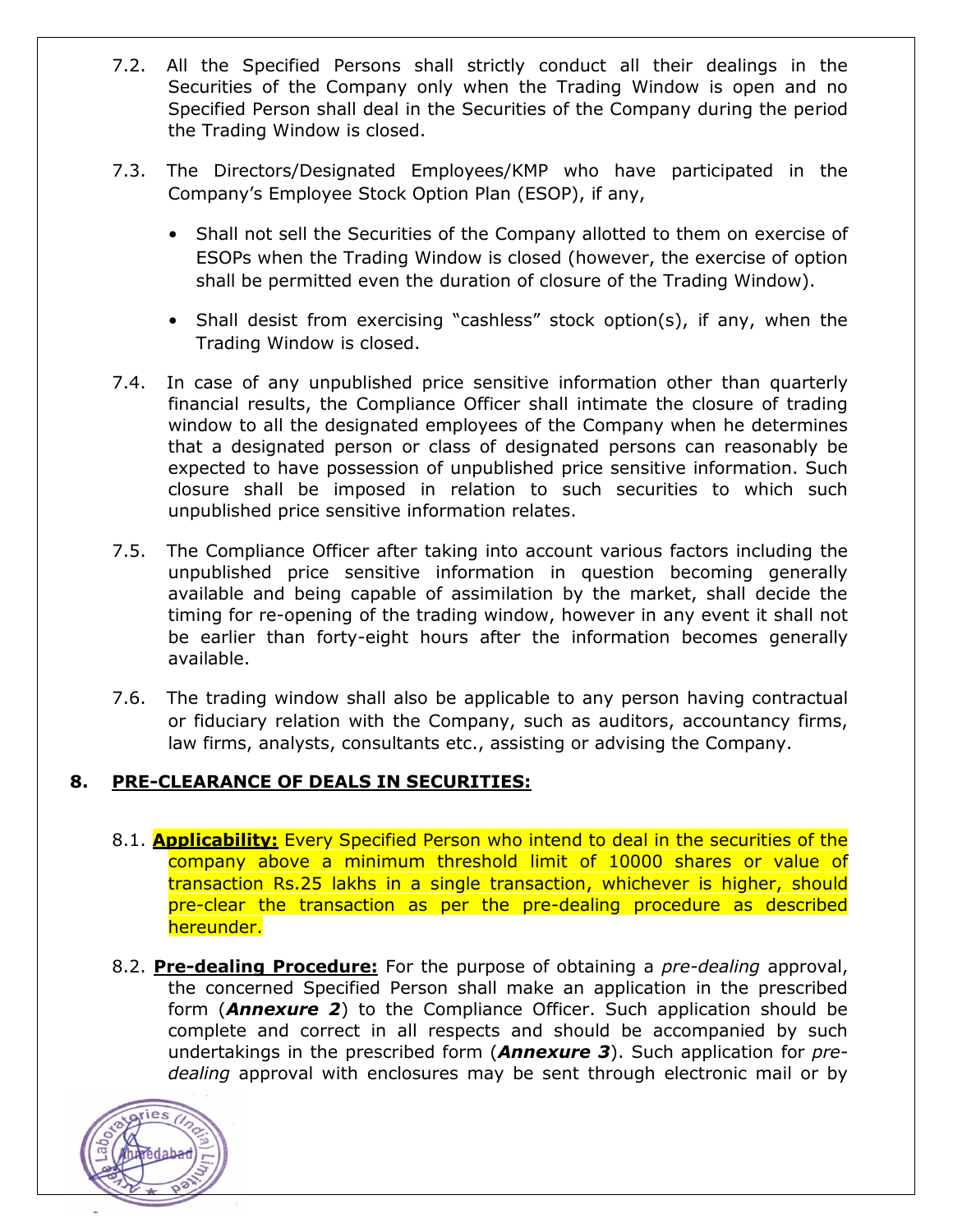hard copies of all the documents. The e-mail for this purpose is compliance@arveelabs.com with a copy to the Compliance Officer.

## 8.3. **Approval:**

- 8.3.1. The Compliance Officer shall consider the application made as above and shall approve it forthwith preferably on the same working day but not later than the next working day unless he is of the opinion that grant of such an approval would result in a breach of the provisions of this Code, or the Regulations. Such approval/rejection would be conveyed through electronic mail.
- 8.3.2. Every approval letter shall be issued in the prescribed form *(Annexure 4)*. Every approval shall be dated and shall be valid for a period of 7 trading days from the date of such approval.
- 8.3.3. In the absence of the Compliance Officer due to leave etc., the Officer designated by him/her from time-to-time shall discharge the function referred to in (a) above.

# 8.4. **Completion of Pre-cleared Dealing:**

- 8.4.1. All the Specified Persons shall ensure that they complete execution of every pre-cleared deal in the Company's Securities as prescribed above and not later than 7 trading days from the date of the approval. The Specified Person shall file within 2 (two) trading days of the execution of the deal, the details of such deal, with the Compliance Officer in the prescribed form. In case the transaction is not undertaken, a report to that effect shall be filed **(***Annexure 5***).**
- 8.4.2. If a deal is not executed by the concerned Specified Person pursuant to the approval granted by the Compliance Officer within 7 trading days, the Specified Person shall apply once again to the Compliance Officer for *pre clearance* of the transaction covered under the said approval, if he / she wishes to transact.

### 8.5. **Holding Period and other restrictions:**

- 8.5.1. All the Specified Persons, who buy or sell any number of shares of the Company shall not enter into an opposite transaction (i.e.,) sell or buy any number of shares during the next six months following the prior transactions.
- 8.5.2. All the specified persons shall also not take position in derivative transactions in the shares of the company at any time
- 8.5.3. All the specified persons shall not engage in intraday trading activities.
- 8.5.4. In case the sale of Securities of the Company is necessitated due to personal reasons or emergency situations, the holding period referred to

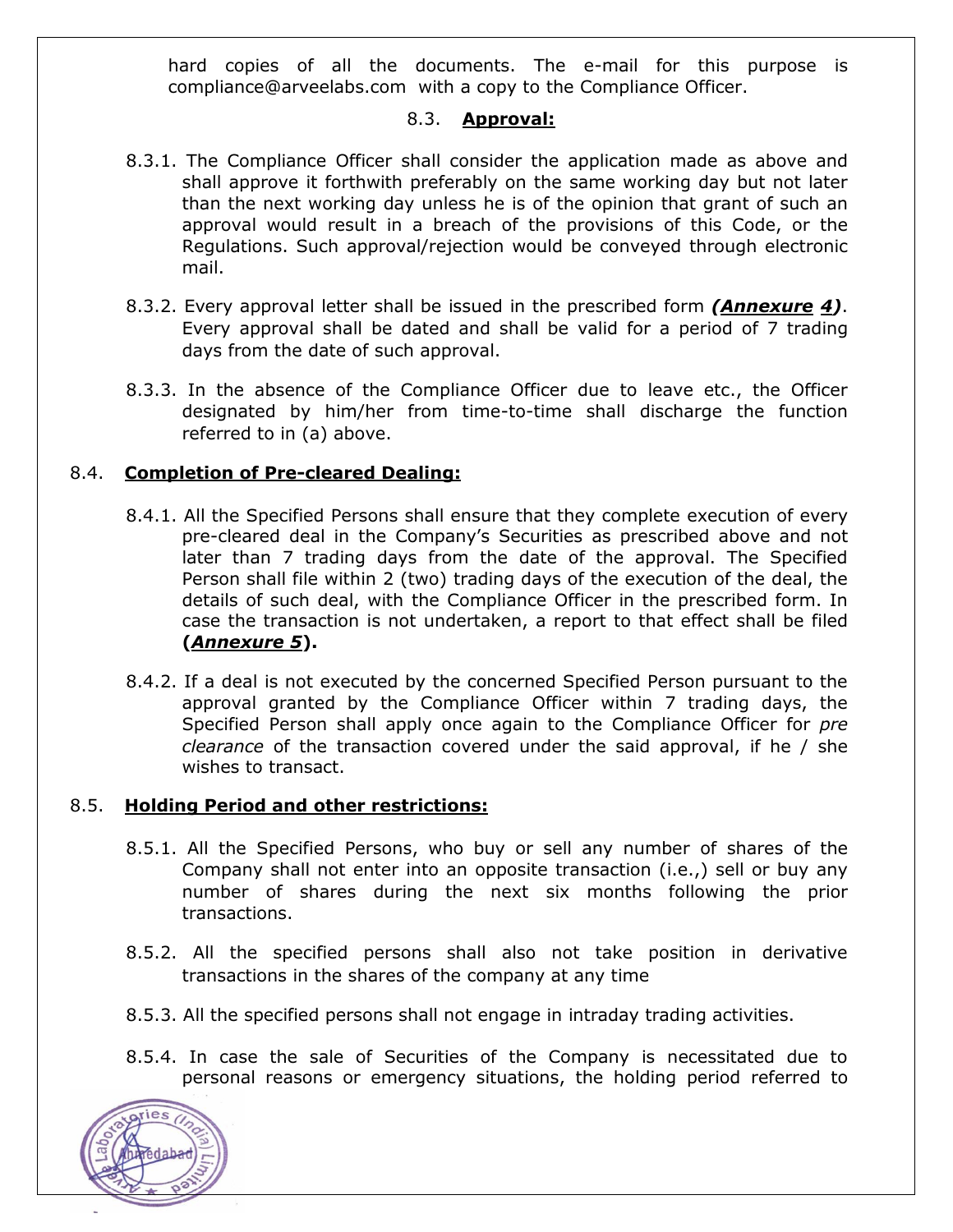above may be waived by the Compliance Officer after recording the reasons in writing in this regard. It may however, be noted that in terms of the Regulations, no such sale will be permitted when the Trading Window is closed.

8.5.5. In case of any contra trade or derivative transaction or intraday trade be executed, inadvertently or otherwise, in violation of such a restriction, the profits + 25% of transaction value from such trade, in case of no profit or loss, 25% transaction value of such transaction shall be liable to be disgorged for remittance to the Securities and Exchange Board of India (SEBI) for credit to the Investor Protection and Education Fund administered by SEBI under the Act.

# **9. DISCLOSURE**

# 9.1. **Initial Disclosure:**

- 9.1.1. Every Promoter/ Director / Key Managerial Personnel / Designated Employees of the Company, within fifteen days of these regulations taking effect, shall forward to the Company the details of all holdings in securities of the Company presently held by them including the statement of holdings of dependent family members in the prescribed Form **(Annexure 6).**
- 9.1.2. Every person on appointment as a Director or KMP or Designated Employee of the Company or upon becoming a Promoter shall disclose his holding of securities of the Company as on the date of appointment or becoming a promoter, to the Company within seven days of such appointment or becoming a promoter in the prescribed Form **(Annexure 7).**

# 9.2. **Continue Disclosure:**

- 9.2.1. Every Promoter, Director, KMP and Designated Person of the Company shall disclose to the Company in the prescribed form **(Annexure 8)**, the number of such securities acquired or disposed of within two trading days of such transaction if the value of the securities traded, whether in one transaction or a series of transactions over any calendar quarter, aggregates to a traded value in excess of Rs. 25 lakhs.
- 9.2.2. The disclosure shall be made within 2 working days of:
	- The receipt of intimation of allotment of shares, or
	- The acquisition or sale of shares or voting rights, as the case may be.

# 9.3. **Disclosure by the Company to the Stock Exchanges**

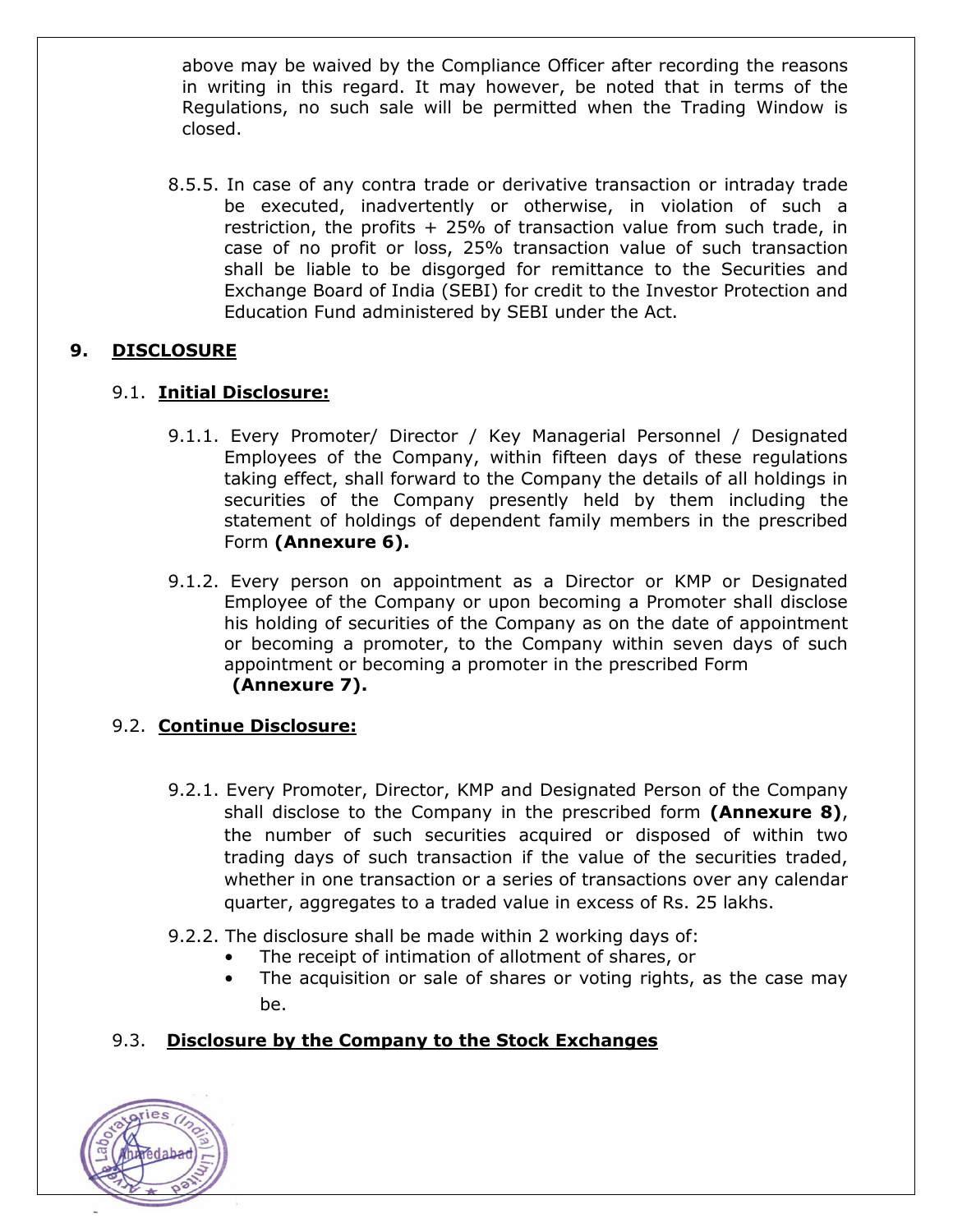- 9.3.1. Within 2 days of the receipt of intimation under Clause 9.2, the Compliance Officer shall disclose to all Stock Exchanges on which the Company is listed, the information received.
- 9.3.2. The Compliance officer shall maintain records of all the declarations in the appropriate form given by the Promoters / Directors / KMP / Designated Persons for a minimum period of five years.

### 9.4. **Disclosure by the Connected persons others than Promoters, Directors, KMP and Designated Persons:**

9.4.1. The number of such securities acquired or disposed of within two trading days of such transaction if the value of the securities traded, whether in one transaction or a series of transactions over any calendar quarter, aggregates to a traded value in excess of Rs. Ten lakhs shall disclose to the Company in the prescribed form **(Annexure 9).**

# 9.5. **Annual Disclosure**

9.5.1. Every Promoters / Directors / KMP / Designated Persons of the Company shall disclose to Annual statement of all holdings (including that of his dependent family members) in securities of the Company as on 31st March be furnished within 15 days of the close of the financial year **(Annexure - 10)**

# **10. DISSEMINATION OF PRICE SENSITIVE INFORMATION**

- 10.1. No information shall be passed by Specified Persons by way of making a Recommendation for the purchase or sale of securities of the Company.
- 10.2. Disclosure/dissemination of Price Sensitive Information with special reference to analysts, media persons and institutional investors:

The following guidelines shall be followed while dealing with analysts and institutional investors:

- Only publicly available information shall be provided.
- At least two Company representatives shall be present at meetings with analysts, media persons and institutional investors.
- Unanticipated questions may be taken on notice and a considered response given later. If the answer includes unpublished price sensitive information, a public announcement should be made before responding.

# 11. **Inquiry**

11.1. In case of leak of unpublished price sensitive information or suspected leak of unpublished price sensitive information, investigation on the same shall be conducted as per the Investigation clause of Whistle Blower Policy of the Company.

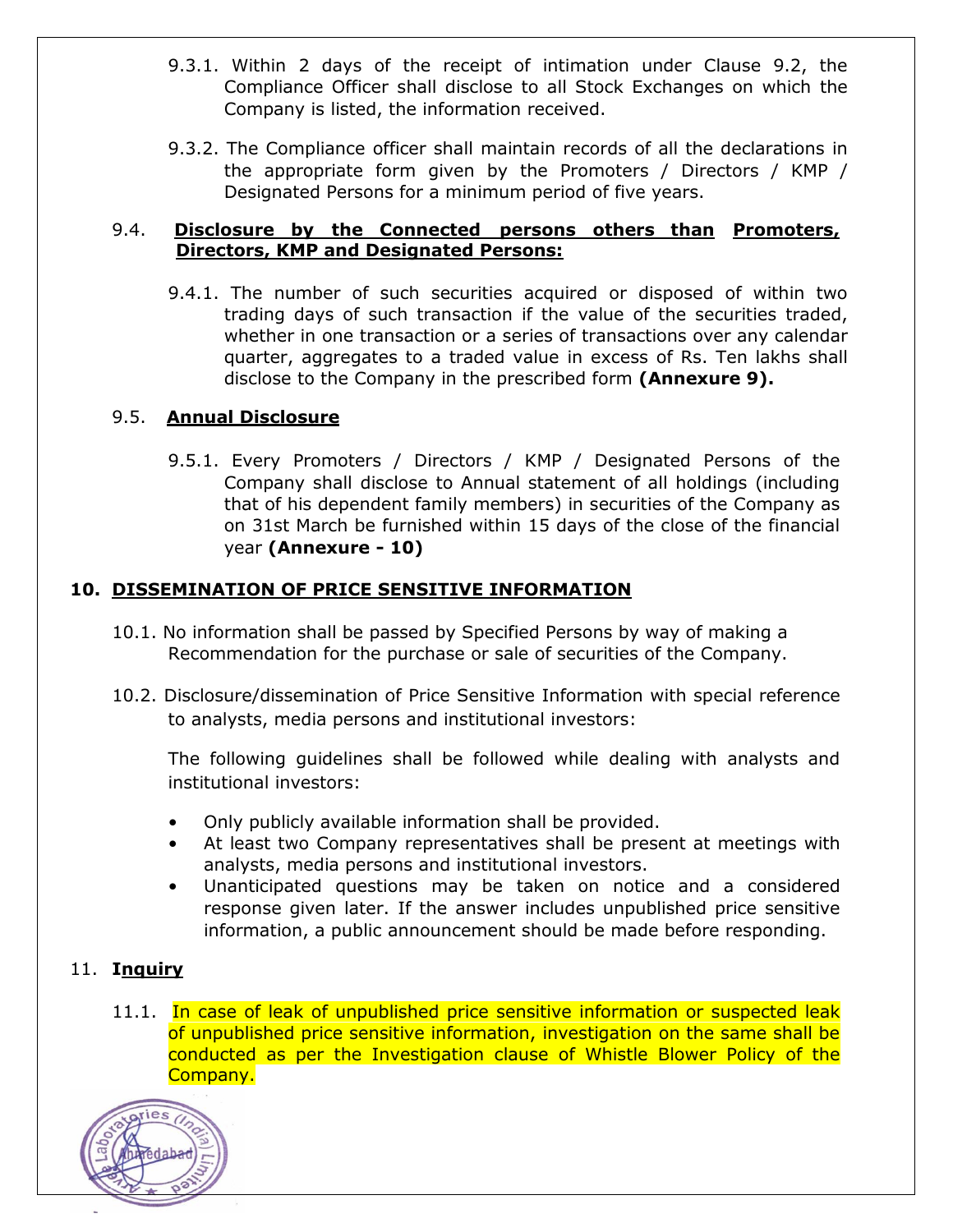11.2. Such inquiry/investigation shall be promptly informed to Securities Exchange Board of India of such leaks, inquiries and results of such inquiries.

# **12. PENALTY FOR CONTRAVENTION:**

12.1. Every Specified Person shall be individually responsible for complying with the provisions of this Code (including to the extent the provisions hereof are applicable to his/her Dependents).

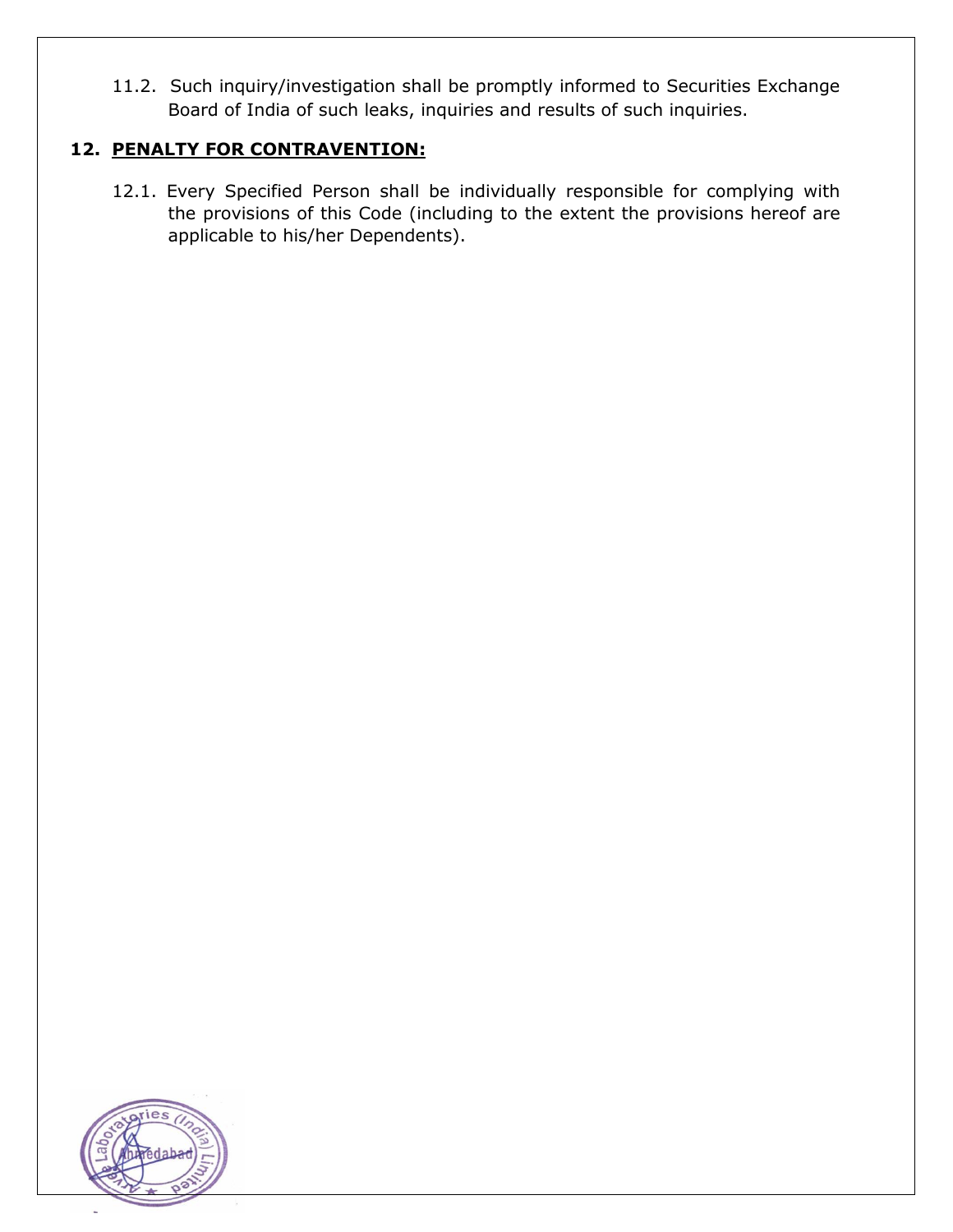- 12.2. The Specified Persons who violate this Code shall, in addition to any other penal action that may be taken by the Company pursuant to law, also be subject to disciplinary action including wage / salary freeze, suspension, recovery, claw-back, etc., and the termination of employment.
- 12.3. Action taken by the Company for violation of the Regulations as and the Code against any Specified Person will not preclude SEBI from taking any action for violation of the Regulations or any other applicable laws / rules / regulations.
- 12.4. Under Section 195(2) of the Companies Act 2013, If any person contravenes the provisions of this section, he shall be punishable with imprisonment for a term which may extend to five years or with fine which shall not be less than five lakh rupees but which may extend to twenty-five crore rupees or three times the amount of profits made out of insider trading, whichever is higher, or with both.
- 12.5. Under Section 15G of the SEBI Act, any Insider who indulges in insider trading in contravention of Regulation is liable to a penalty not exceeding Rs.5 lacs. Under Section 24 of the SEBI Act, anyone who contravenes the Regulations is punishable with imprisonment for a maximum period of one year or with fine or with both.
- 12.6. Without prejudice to its rights under Section 24 of the SEBI Act, under Regulation SEBI can also pass any or all of the following orders to an Insider found indulging in insider trading –
	- Directing him / her not to deal in the Company's Securities in any particular manner.
	- Prohibiting him/her from disposing of any of the Securities acquired in violation of the Regulations.
	- Restraining him/her from communicating or counseling any other person to deal in Company's Securities.
	- Declaring the transactions in Securities as null and void.
	- Directing the person who acquired Securities in violation of the Regulations, to deliver the Securities back to the seller or alternatively pay the Seller the price as provided.
	- Directing him/her to transfer specified amount to investor protection fund of a recognized Stock Exchange.
- 12.7. In case it is observed by the Compliance Officer that there has been a violation of the Regulations by any Specified Person/ an Employee, he/she shall forthwith inform the Managing Director. The penal action will be initiated on obtaining suitable directions from the Managing Director and in his absence the Executive Director - Finance. The Compliance Officer shall simultaneously inform SEBI about such violation. The Specified Person/the Employee against whom information has been furnished by the Company/Compliance Officer to SEBI for violations of the

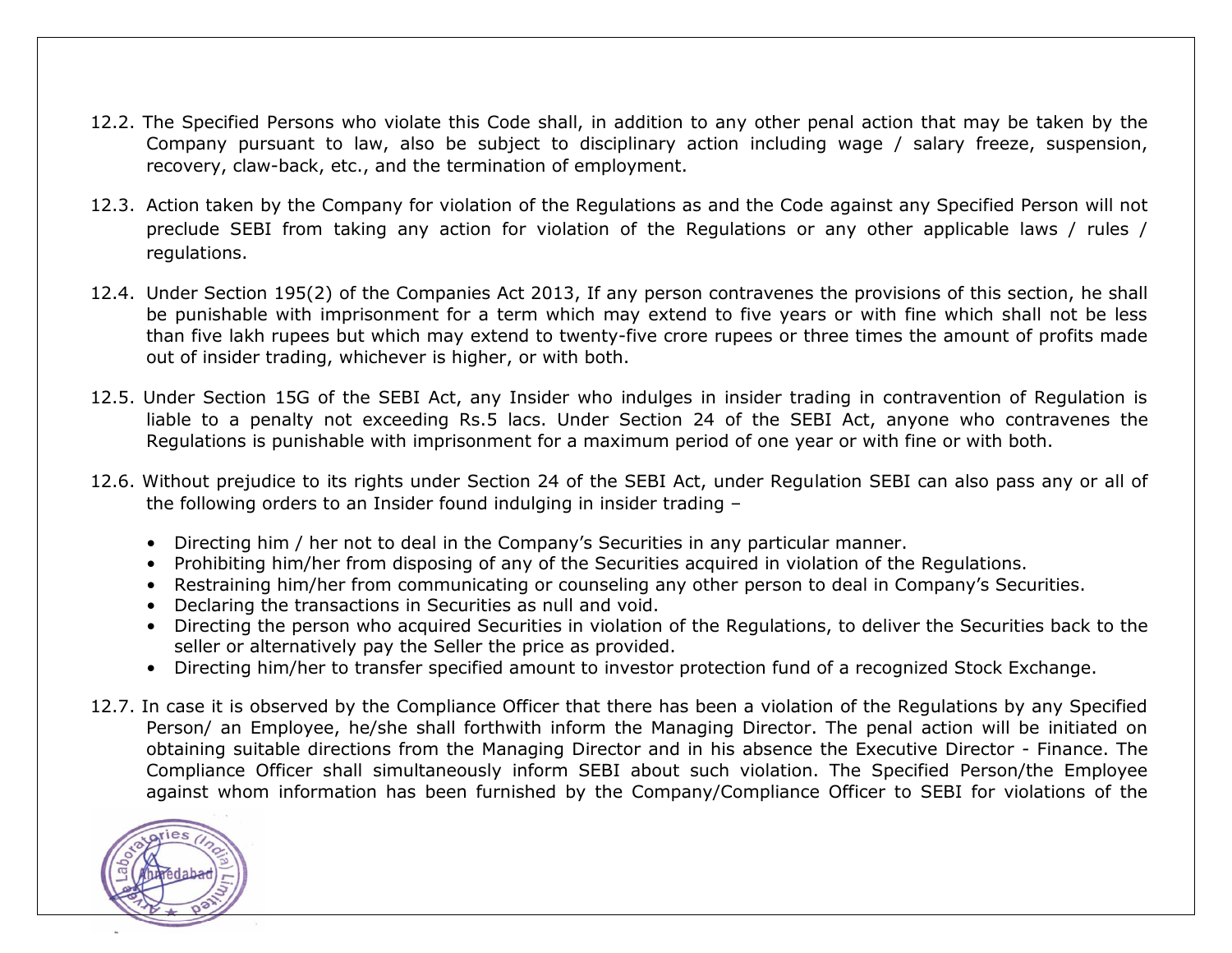Regulations/Code, shall provide all information and render necessary co-operation as may be required by the Company/Compliance Officer or SEBI in this connection.

#### **13. CLARIFICATIONS:**

For all queries concerning this Code, the Directors, Officers and Employees may please contact the Compliance Officer / Secretarial department.

#### **ANNEXURE 1**

#### **RADEH DEVELOPERS (INDIA) LTD**

#### **REGISTER OF PROMOTERS / DIRECTORS / KMP / DESIGNATED PERSONS**

[Maintained by the Compliance Officer]

| Sr. No. | Name of Specified Person | Designation |
|---------|--------------------------|-------------|
|         |                          |             |
|         |                          |             |
|         |                          |             |
|         |                          |             |

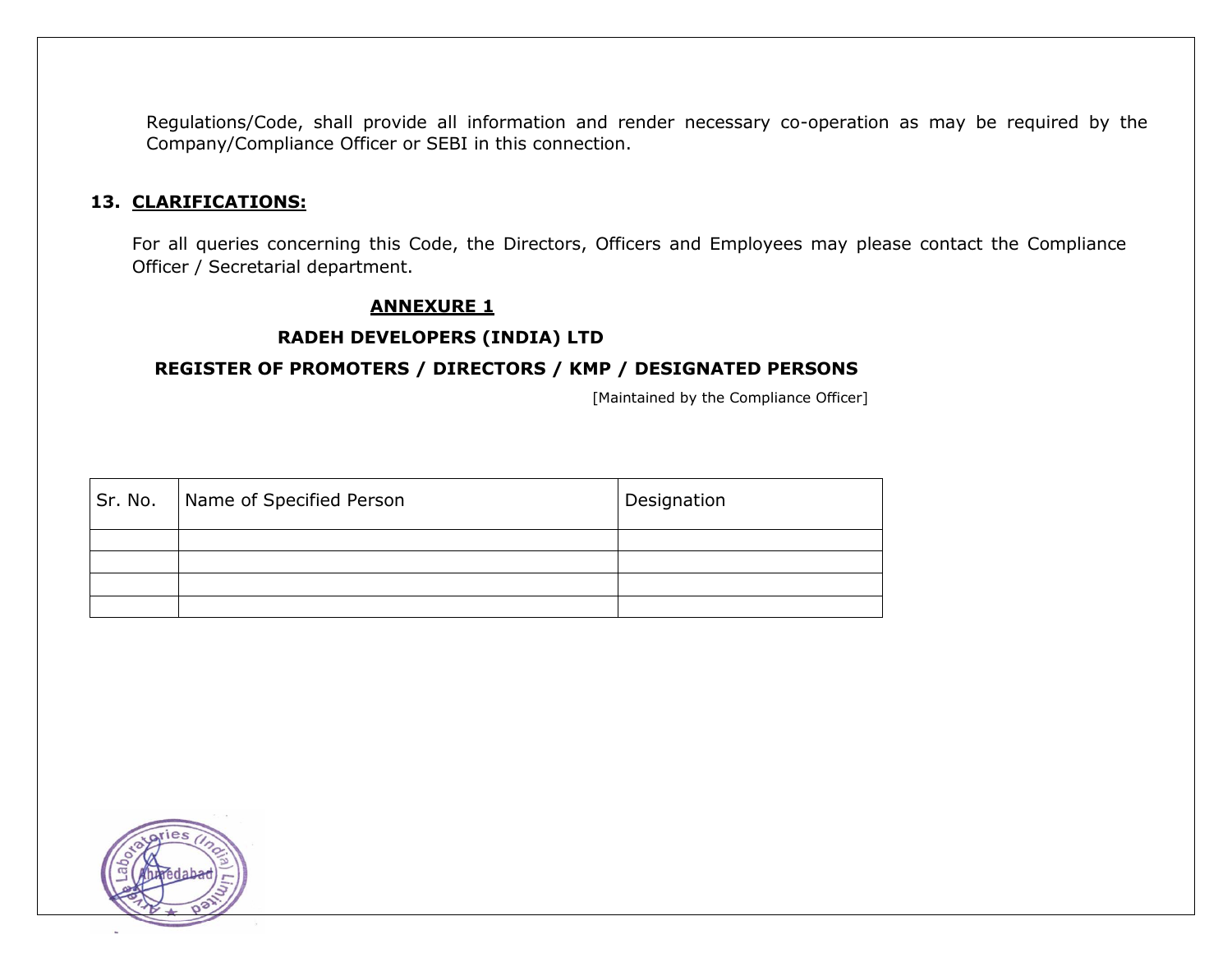### **ANNEXURE 2 SPECIMEN OF APPLICATION FOR PRE-DEALING APPROVAL**

Date:

To, The Compliance Officer, **Arvee Laboratories ( India ) Limited.** Ahmedabad

Dear Sir/Madam,

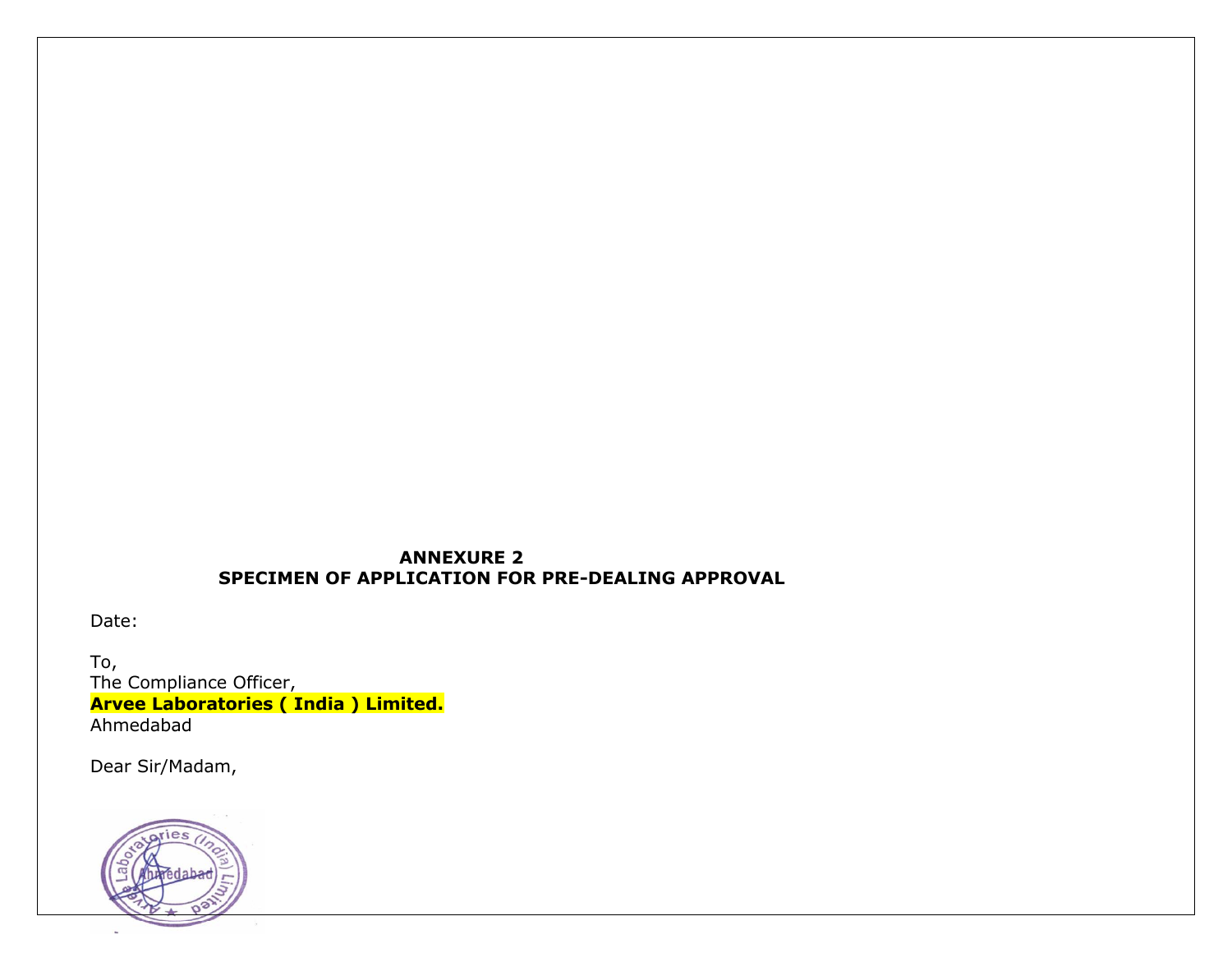## **Application for Pre-dealing approval in securities of the Company**

Pursuant to the SEBI (prohibition of Insider Trading) Regulations, 2015 and the Company's **Code of Conduct for Prevention of Insider Trading**, I seek approval to purchase / sale / subscription of \_\_\_\_\_\_\_\_ equity shares of the Company as per details given below:

| 1. | Name of the Applicant<br>(If securities are proposed to purchase / sale /<br>subscription in the name of immediate relative or<br>dependent relative specify Name of the person<br>and relationship) |  |
|----|------------------------------------------------------------------------------------------------------------------------------------------------------------------------------------------------------|--|
| 2. | Designation                                                                                                                                                                                          |  |
| 3. | Number of securities held as on date                                                                                                                                                                 |  |
| 4. | Folio No. / DP ID / Client ID No.)                                                                                                                                                                   |  |
| 5. | The proposal is for<br>$\bullet$ Purchase of securities<br>• Subscription to securities<br>• Sale of securities                                                                                      |  |
| 6. | Proposed date of dealing in securities                                                                                                                                                               |  |
| 7. | Estimated number of securities proposed to be<br>acquired / subscribed / sold                                                                                                                        |  |

Yours faithfully,

 $\overline{\phantom{a}}$ 

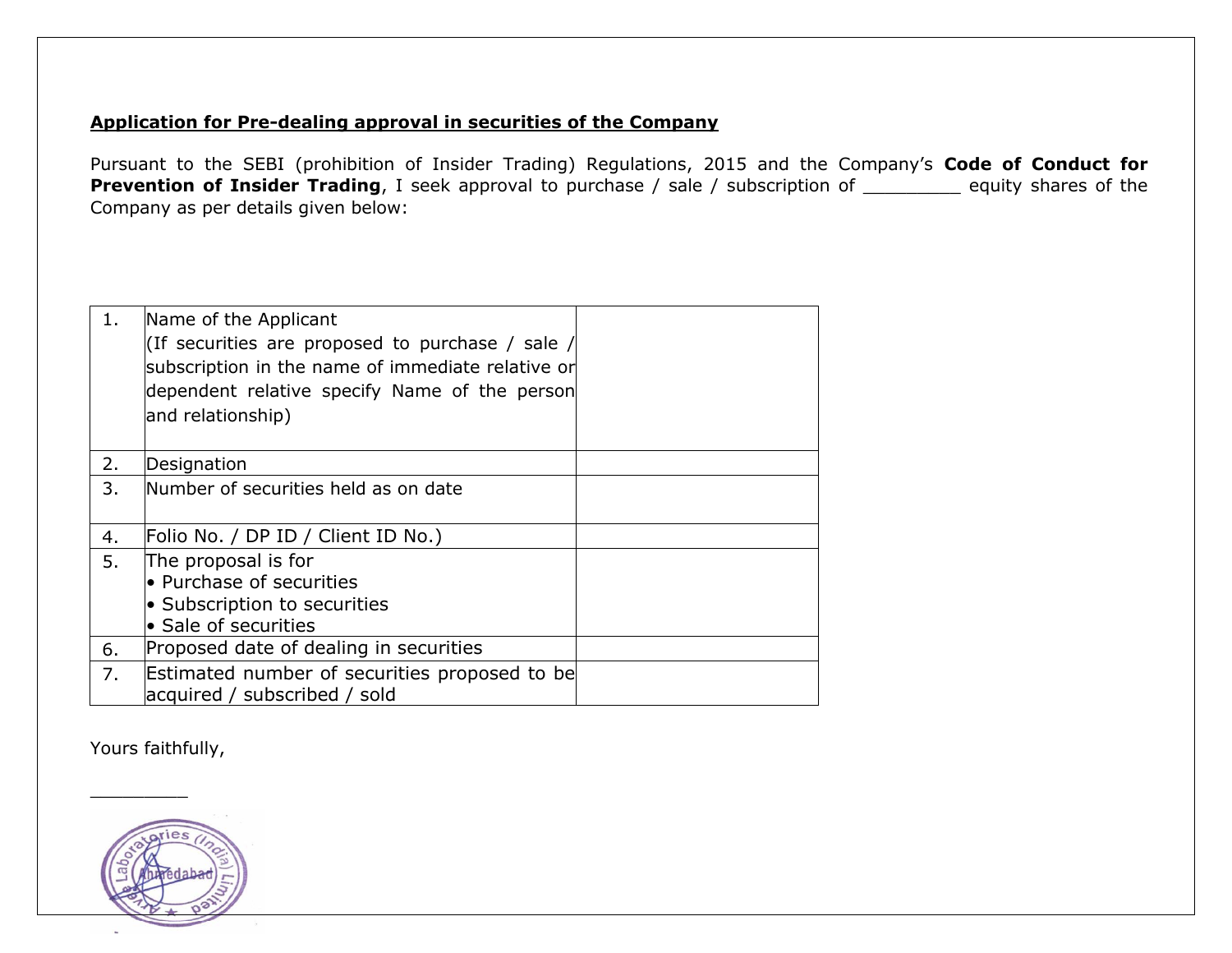(Signature)

Encl: Annexure 3 – Undertaking

## **ANNEXURE 3**

### FORMAT OF UNDERTAKING TO BE ACCOMPANIED WITH THE APPLICATION FOR PRE-DEALING

## **UNDERTAKING**

Date :

To,

# **Arvee Laboratories ( India ) Limited.**

Ahmedabad.

I, \_\_\_\_\_\_\_\_\_\_\_\_\_, S/O \_\_\_\_\_\_\_\_\_\_\_\_\_\_\_\_\_\_\_\_resident of \_\_\_\_\_\_\_\_\_\_\_\_\_\_\_\_\_\_\_,hereby declare that I am Promoter / Director / KMP / Designated person of **Arvee Laboratories ( India ) Limited** (the Company).

I further declare that I am not in possession of or otherwise privy to any unpublished Price Sensitive Information [as defined in the Company's Code of Conduct for Prevention of Insider Trading (the Code)] upto the time of signing this Undertaking.

In case I have access to or I receive any Price Sensitive Information after signing this Undertaking but before execution of the transaction, I shall inform the Compliance Officer of the change in my position and I would completely refrain from Dealing in the Securities of the Company till the time such Price Sensitive Information becomes public.

I declare that I have not contravened the Code as notified by the Company from time to time.

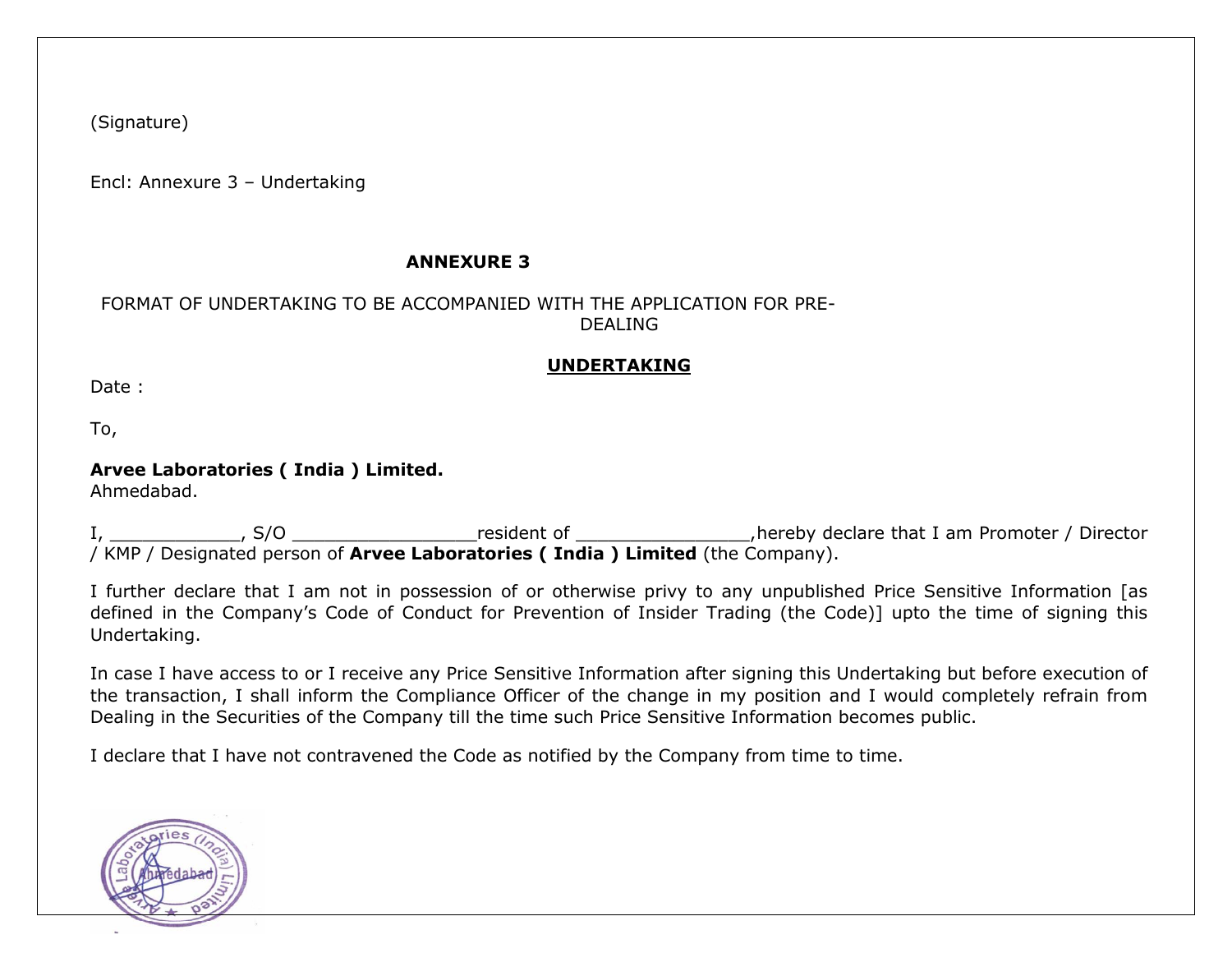I undertake to submit the necessary report within two trading days of execution of the transaction/a 'Nil' report if the transaction is not undertaken.

I am aware that, I shall be liable to face penal consequences as set forth in the Code including disciplinary action under the Code of the Company, in case the above declarations are found to be misleading or incorrect at any time.

I hereby agree to indemnify and keep the Company and its Directors indemnified from and against all and any penalties/fines that may be imposed on them by the Securities and Exchange Board of India and/or any other statutory authorities as a result of violation by me of the SEBI (Prohibition of Insider Trading) Regulations 2015 and the Code prescribed by the Company.

If approval is granted, I shall execute the deal within 7 trading days of the receipt of approval failing which I shall seek pre-clearance.

I declare that I have made full and true disclosure in the matter.

**Signature** 

 $\frac{1}{2}$ 

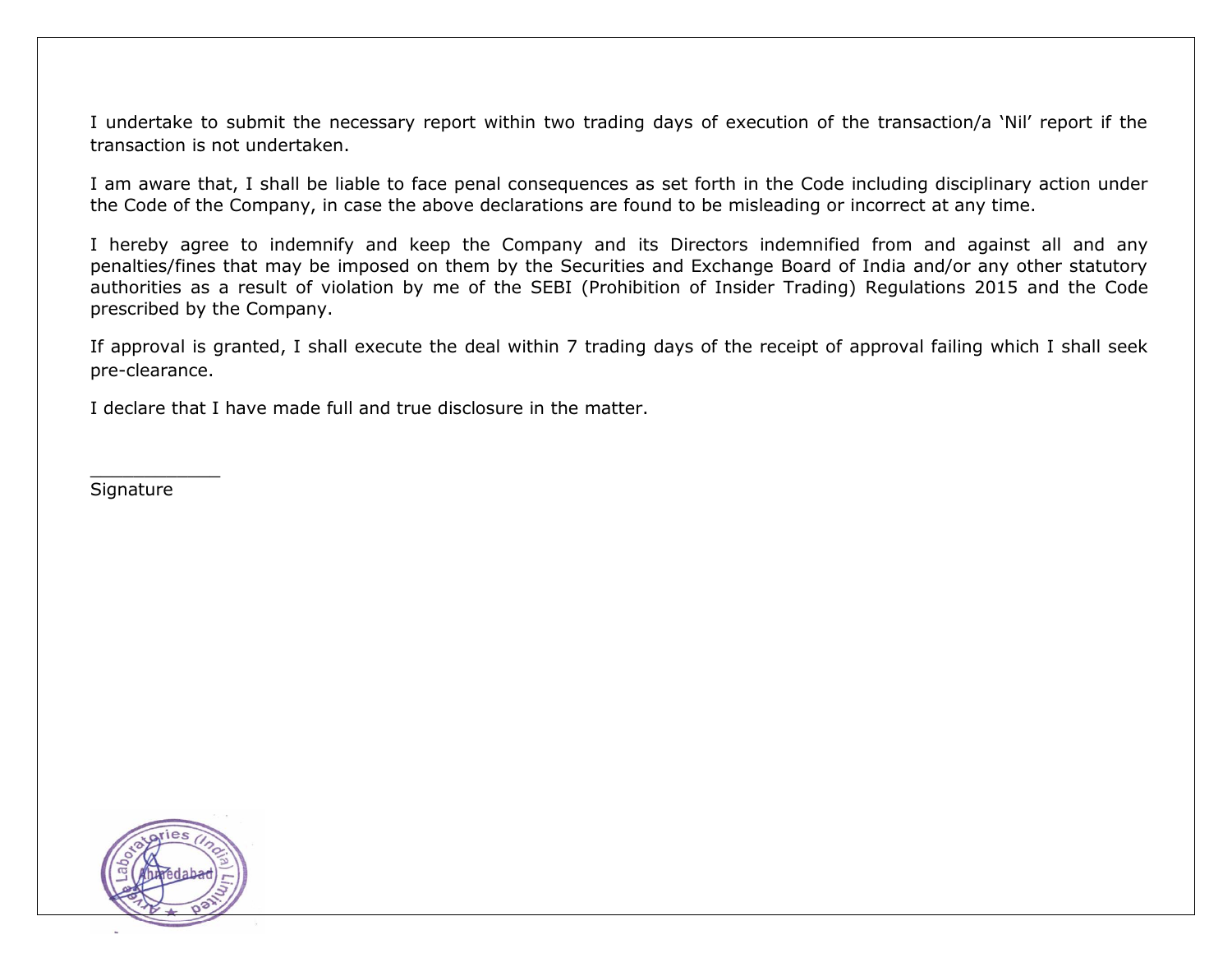## **ANNEXURE 4**

# **FORMAT FOR PRE-DEALING APPROVAL LETTER**

Date:

To, Mr./Mrs. Designation:

## **PRE-DEALING APPROVAL/DISAPPROVAL -Your application dt \_\_\_\_\_\_\_** Dear Mr/Mrs.

With reference to your above application seeking approval for undertaking certain transactions in Securities of the Company detailed therein please be informed that you are hereby authorised/not authorised to undertake the transaction(s) as detailed in your said application.

This approval is being issued to you based on the various declarations, representations and warranties made by you in your said application.

This approval letter is valid till **the sum of 1 trading days**). If you do not execute the approved transaction /deal on or before this date you would have to seek fresh pre-dealing approval before executing any transaction/deal in the Securities of the Company. Further, you are required to file the details of the executed transactions in the attached format within two trading days from the date of transaction/deal.

In case the transaction is not undertaken a "Nil" report shall be necessary.

Yours truly,

**Compliance Officer**

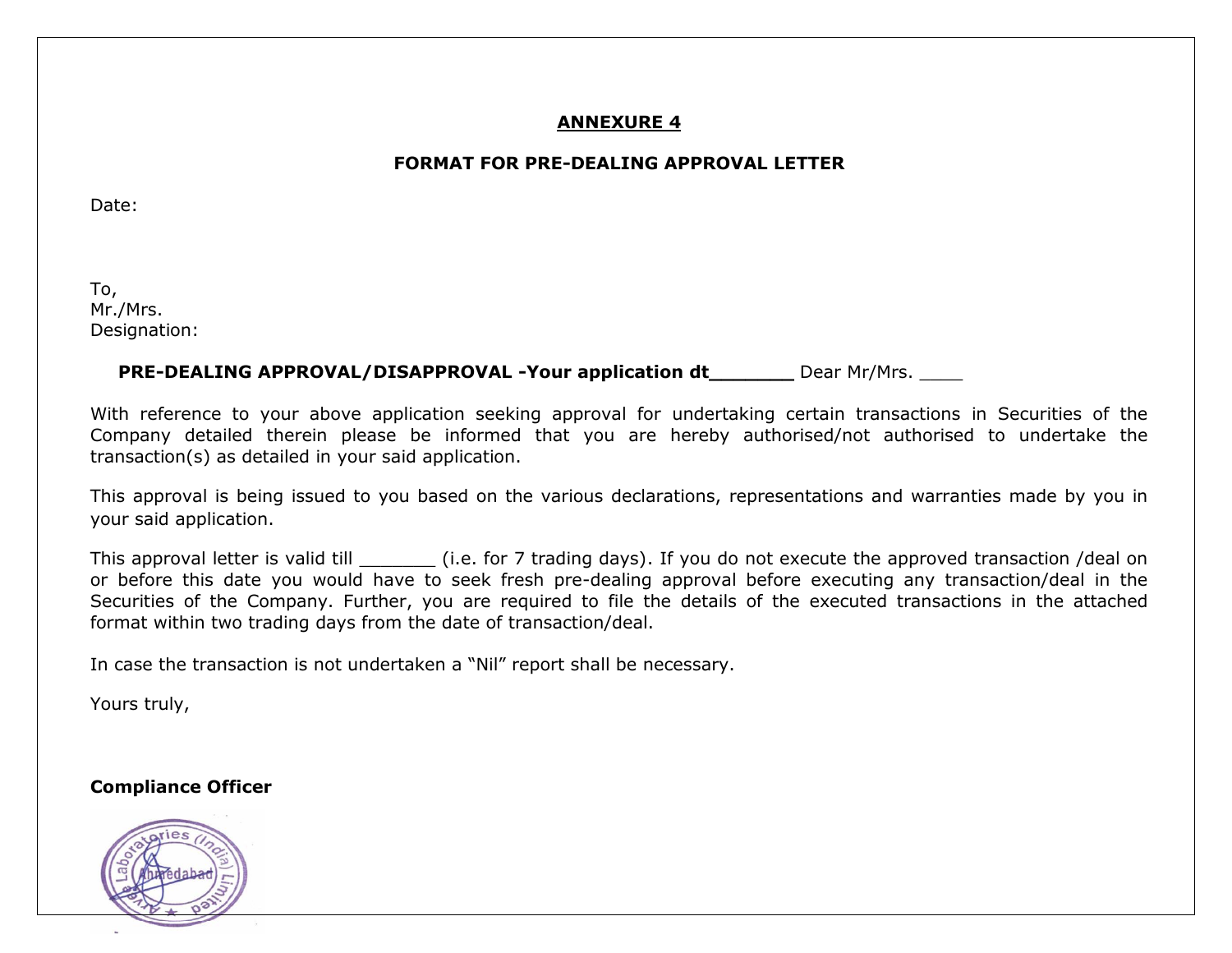# **ANNEXURE 5**

# **FORMAT FOR DISCLOSURE OF TRANSACTIONS**

*(To be submitted within 2 trading days of transaction / dealing in securities of the Company)*

Date :

To, The Compliance Officer, **Arvee Laboratories ( India ) Limited.** Ahmedabad

I hereby inform that I

- have not bought / sold/ subscribed any securities of the Company
- have bought/sold/subscribed to \_\_\_\_\_\_\_\_ securities as mentioned below on \_\_\_\_ (date)

| Name of holder | No. of     | Bought/sold/subscribed DP ID/Client ID |          | Price (Rs.) |
|----------------|------------|----------------------------------------|----------|-------------|
|                | securities |                                        | Folio No |             |
|                | dealt with |                                        |          |             |

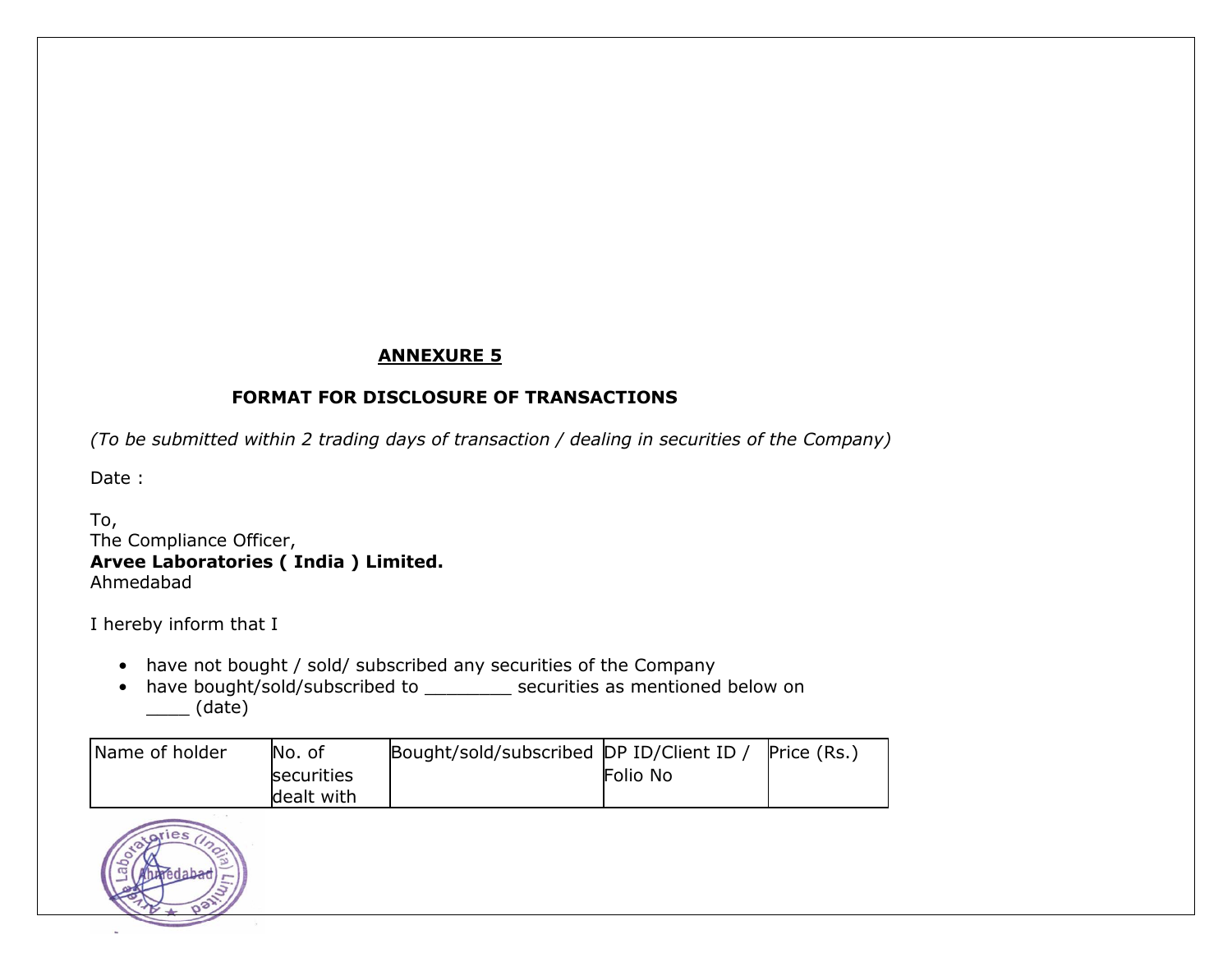In connection with the aforesaid transaction(s), I hereby undertake to preserve, for a period of 5 years and produce to the Compliance officer / SEBI any of the following documents:

- 1. Broker's contract note.
- 2. Proof of payment to/from brokers.
- 3. Extract of bank passbook/statement (to be submitted in case of demat transactions).
- 4. Copy of Delivery instruction slip (applicable in case of sale transaction).

I agree to hold the above securities for a minimum period of six months. In case there is any urgent need to sell these securities within the said period, I shall approach the Compliance Officer for necessary approval. (*applicable in case of purchase / subscription*).

I declare that the above information is correct and that no provisions of the Company's Code and/or applicable laws/regulations have been contravened for effecting the above said transactions(s).

**Signature** 

 $\overline{\phantom{a}}$  , where  $\overline{\phantom{a}}$  , where  $\overline{\phantom{a}}$  , where  $\overline{\phantom{a}}$ 

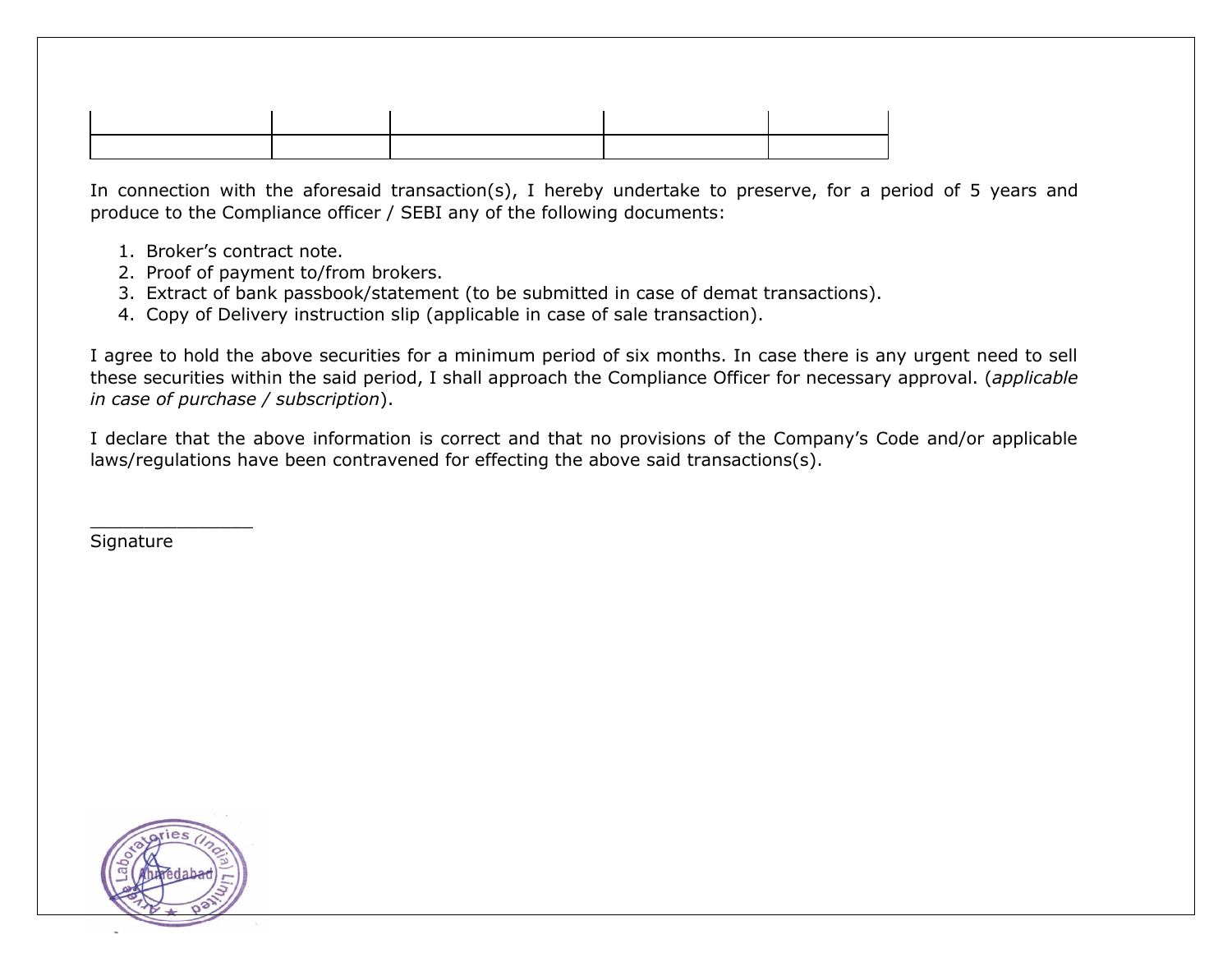#### **ANNEXURE - 6 FORM A Securities and Exchange Board of India (Prohibition of Insider Trading) Regulations, 2015 [Regulation 7 (1) (a) read with Regulation 6 (2)]**

Name of the company: Arvee Laboratories (India ) Limited. ISIN Of the company: ISIN of the company:

**Details of Securities held by Promoter, Key Managerial Personnel (KMP), Director and other such persons as mentioned in Regulation 6(2)**

| Name, PAN<br>No., CIN/DIN<br>& address with<br>Phone and<br>mobile | Category of<br>Person<br>(Promoters/<br>KMP /<br>Directors/                                                                 | Securities held as on<br>the date of regulation<br>coming into force |     |   |                                                    | % of<br>Shareholding                 | Open Interest of the Future<br>regulation coming into force | contracts held as on the date of           | Open Interest of the Option<br>Contracts held as on the<br>date of regulation coming<br>into force |  |  |
|--------------------------------------------------------------------|-----------------------------------------------------------------------------------------------------------------------------|----------------------------------------------------------------------|-----|---|----------------------------------------------------|--------------------------------------|-------------------------------------------------------------|--------------------------------------------|----------------------------------------------------------------------------------------------------|--|--|
| numbers.                                                           | immediate<br>relatives /others<br>with whom<br>Designed Person<br>person shares a<br>material<br>financial<br>relationship. | Type of<br>security Equity<br><b>Shares</b>                          | No. |   | Number of<br>lunits<br>(contracts $*$<br>lot size) | Notional value<br>lın<br>Rupee terms | Number of<br>units<br>(contracts *<br>lot<br>size)          | Notional value<br>in Rupee<br><b>terms</b> |                                                                                                    |  |  |
|                                                                    | $\mathcal{P}$                                                                                                               | 3                                                                    | 4   | 5 |                                                    |                                      |                                                             |                                            |                                                                                                    |  |  |
|                                                                    |                                                                                                                             |                                                                      |     |   |                                                    | <b>NA</b>                            |                                                             | <b>NA</b>                                  |                                                                                                    |  |  |
| Relatives                                                          |                                                                                                                             |                                                                      |     |   |                                                    |                                      |                                                             |                                            |                                                                                                    |  |  |
|                                                                    |                                                                                                                             |                                                                      |     |   |                                                    |                                      |                                                             |                                            |                                                                                                    |  |  |

*Note: "Securities" shall have the meaning as defined under regulation 2(1)(i) of SEBI (Prohibition of Insider Trading) Regulations, 2015.*

*Names of Educational institutions have graduated: Names of all past Employers:*

Signature: Designation:

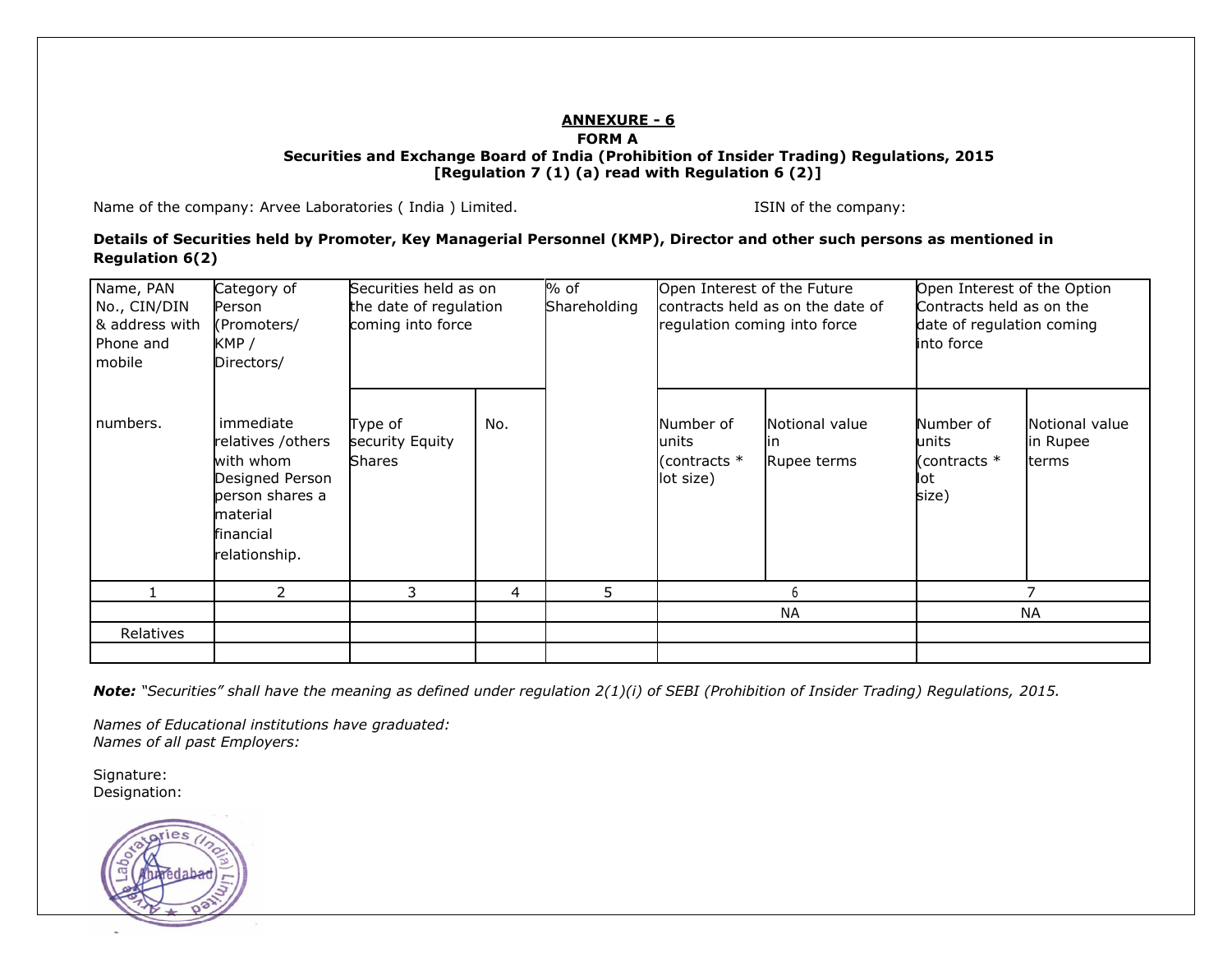Date: Place:

#### **ANNEXURE - 7 FORM B**

#### **Securities and Exchange Board of India (Prohibition of Insider Trading) Regulations, 2015**

## **[Regulation 7 (1) (b) read with Regulation 6(2)]**

Name of the company: Arvee Laboratories (India ) Limited. ISIN 06 the company:

#### **Details of Securities held on appointment of Key Managerial Personnel (KMP) or Director or upon becoming a Promoter of a listed company and other such persons as mentioned in Regulation 6(2).**

| CIN/DIN &<br>Address with<br>contact nos. | Name, PAN No., Category of Person Date of<br>(Promoters/ KMP /<br>Directors /<br><b>limmediate</b><br>relatives / others<br>$etc.$ ) | appointment<br>of Director /<br><b>KMP OR Date</b><br>of becoming<br>Promoter | Securities held at the time % of<br>of becoming Promoter /<br>appointment of<br>Director/KMP       |     | Shareholding | Open Interest of the<br>Future contracts held<br>at the time of<br>becoming<br>Promoter/appointment becoming<br>of Director/KMP |                                        | Open Interest of<br>the Option<br>Contracts<br>held at the time of<br>Promoter / |                               |
|-------------------------------------------|--------------------------------------------------------------------------------------------------------------------------------------|-------------------------------------------------------------------------------|----------------------------------------------------------------------------------------------------|-----|--------------|---------------------------------------------------------------------------------------------------------------------------------|----------------------------------------|----------------------------------------------------------------------------------|-------------------------------|
|                                           |                                                                                                                                      |                                                                               |                                                                                                    |     |              |                                                                                                                                 |                                        | appointment of<br>Director/KMP                                                   |                               |
|                                           |                                                                                                                                      |                                                                               | Type of<br>security<br>(For eg. –<br>Shares,<br>Warrants,<br>Convertible<br>Debentures<br>$etc.$ ) | No. |              | Number<br>of units<br>(contracts<br>* lot size)                                                                                 | Notional<br>value in<br>Rupee<br>terms | Number<br>of units<br>Contract Rupee<br>* lot<br>size)                           | Notional<br>value in<br>terms |
|                                           |                                                                                                                                      | 3.                                                                            | 4                                                                                                  |     | 5            | 6                                                                                                                               |                                        |                                                                                  |                               |
|                                           |                                                                                                                                      |                                                                               |                                                                                                    |     |              | <b>NA</b>                                                                                                                       |                                        | <b>NA</b>                                                                        |                               |

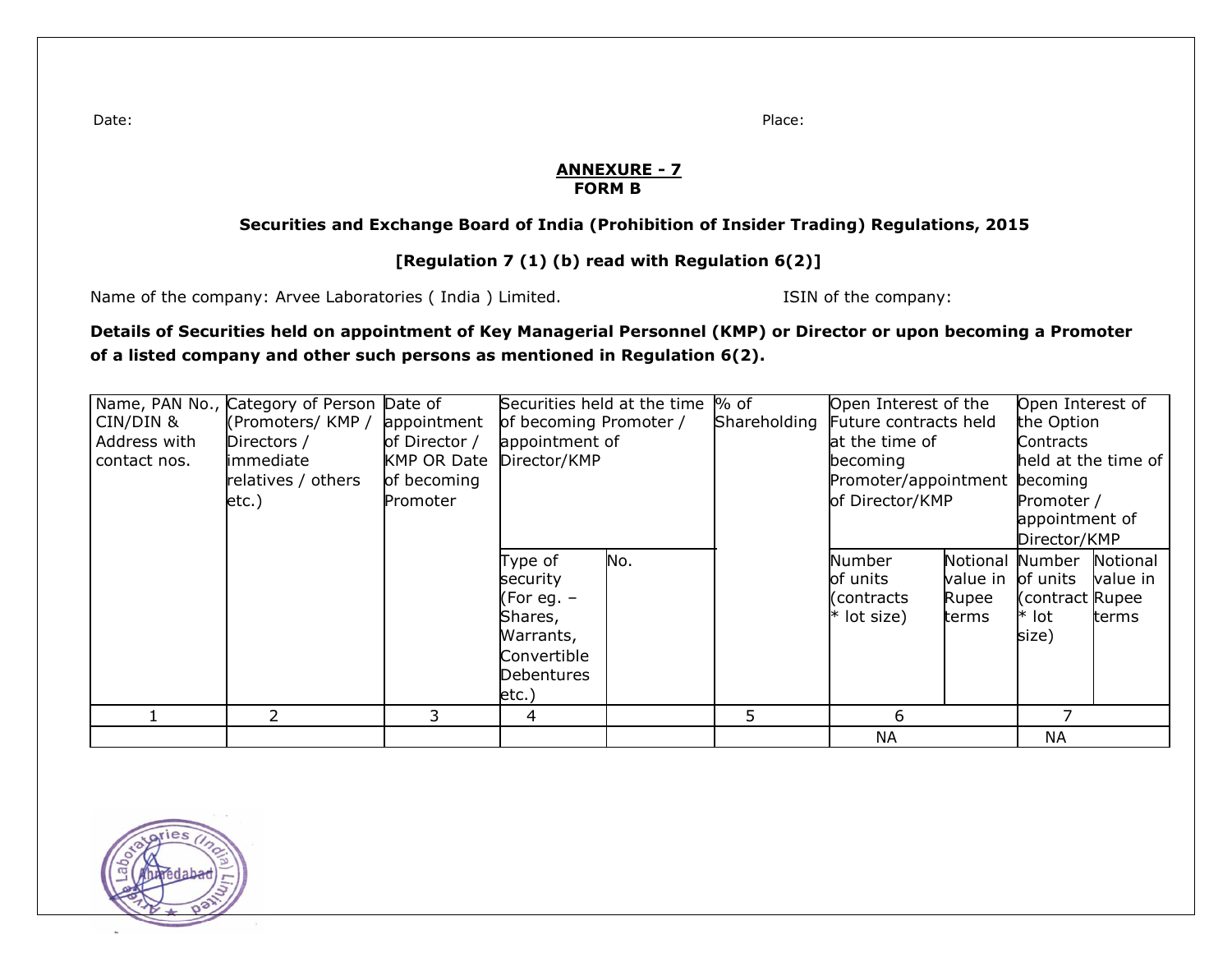#### **ANNEXURE - 8**

#### **FORM C**

#### **Securities and Exchange Board of India (Prohibition of Insider Trading) Regulations, 2015**

#### **[Regulation 7 (2) read with Regulation 6(2)]**

Name of the company: Arvee Laboratories (India) Limited. ISIN of the company: ISIN of the company:

#### **Details of change in holding of Securities of Promoter, Employee or Director of a listed company and other such persons as mentioned in Regulation 6(2).**

| Name,<br>PAN No.,<br>CIN/DIN,<br>& address<br>l of<br>Promoter/ | Category<br>of Person<br>l (Promoters<br>' KMP /<br>Directors/<br>immediate | Securities held prior Securities<br>to Acquisition<br>/disposal                                 |     | Acquired / Disposed Share holding                                                                      |     | % of |                     | Date of<br>allotment<br>advice/<br>acquisition of<br>shares/<br>sale of shares |    | Date of<br>lintimation<br>to company | Mode of<br>acquisition<br>(market<br>purchase/<br>public<br>rights/ | Options etc) | Trading in derivatives (Specify<br>type of contract, Futures or |      |                                                        | was | Exchange<br>on which<br>the trade<br>executed |
|-----------------------------------------------------------------|-----------------------------------------------------------------------------|-------------------------------------------------------------------------------------------------|-----|--------------------------------------------------------------------------------------------------------|-----|------|---------------------|--------------------------------------------------------------------------------|----|--------------------------------------|---------------------------------------------------------------------|--------------|-----------------------------------------------------------------|------|--------------------------------------------------------|-----|-----------------------------------------------|
| Employee /<br>Director<br>with<br>contact<br>nos.               | relatives/<br>others<br>$etc.$ )                                            | Type of<br>security<br>(For eg. –<br>Shares,<br>Warrants,<br>Convertible<br>Debentures<br>etc.) | No. | Type of<br>security<br>(For eq. $-$<br>Shares,<br>Warrants,<br>Convertible I<br>Debenture<br>$s$ etc.) | No. | Pre  | Post<br>Transaction | specify<br>From                                                                | To |                                      | preferential<br>offer / off<br>market/<br>Inter-se<br>transfer etc. | Buy<br>Value | Number<br>of units<br>(contracts<br>* lot size)                 | Sell | Value Number<br>of units<br>(contracts)<br>* lot size) |     |                                               |
|                                                                 |                                                                             |                                                                                                 |     |                                                                                                        | b   |      | 8                   | 9                                                                              | 10 | 11                                   | 12                                                                  | 13           | 14                                                              | 15   | 16                                                     |     |                                               |
|                                                                 |                                                                             |                                                                                                 |     |                                                                                                        |     |      |                     |                                                                                |    |                                      |                                                                     |              | N A                                                             |      |                                                        |     |                                               |

Note: "Securities" shall have the meaning as defined under regulation 2(1)(i) of SEBI (Prohibition of Insider Trading) Regulations,

Signature:

Designation:

Date:

Place:

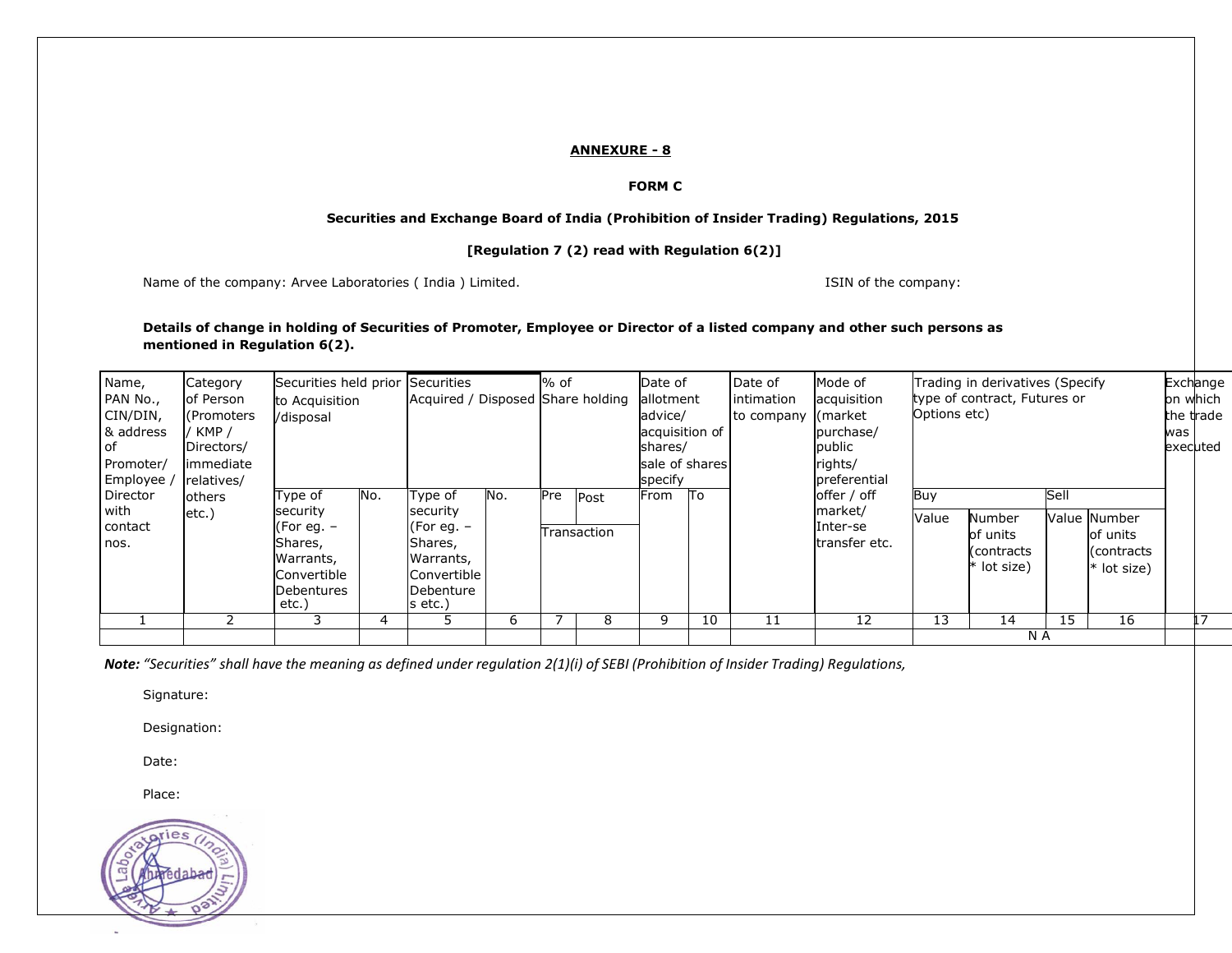#### **ANNEXURE - 9**

#### **FORM D**

#### **Securities and Exchange Board of India (Prohibition of Insider Trading) Regulations, 2015**

#### **[Regulation 7 (3) read with Regulation 6(2)]**

Name of the company: Arvee Laboratories (India) Limited. ISIN of the company:

Regulation 7(3) – Transaction by other connected persons as identified by the Company

| Name,                                     | Connection      | Securities held prior Securities                                                       |     |                                                                                                |     | % of |             | Date of                                |    | Date of                  | Mode of                              |              | Trading in derivatives (Specify                 |      |                                                        |     | Exchange              |
|-------------------------------------------|-----------------|----------------------------------------------------------------------------------------|-----|------------------------------------------------------------------------------------------------|-----|------|-------------|----------------------------------------|----|--------------------------|--------------------------------------|--------------|-------------------------------------------------|------|--------------------------------------------------------|-----|-----------------------|
| PAN No.,<br>CIN/DIN,<br>& address         | with<br>Company | to Acquisition<br>/disposal                                                            |     | Acquired / Disposed Share holding                                                              |     |      |             | allotment<br>advice/<br>acquisition of |    | intimation<br>to company | acquisition<br>(market)<br>purchase/ | Options etc) | type of contract, Futures or                    |      |                                                        | was | on which<br>the trade |
| оf<br>connected<br>persons, as            |                 |                                                                                        |     |                                                                                                |     |      |             | shares/<br>sale of shares<br>specify   |    |                          | public<br>rights/<br>preferential    |              |                                                 |      |                                                        |     | executed              |
| identified by                             |                 | Type of                                                                                | No. | Type of                                                                                        | No. | Pre  | Post        | From                                   | Πo |                          | offer / off                          | Buy          |                                                 | Sell |                                                        |     |                       |
| the<br>company<br>with<br>contact<br>nos. |                 | security<br>(For eg. $-$<br>Shares,<br>Warrants,<br>Convertible<br>Debentures<br>etc.) |     | security<br>(For eq. $-$<br>Shares,<br>Warrants,<br> Convertible  <br>Debenture<br>$ s $ etc.) |     |      | Transaction |                                        |    |                          | market/<br>Inter-se<br>transfer etc. | Value        | Number<br>of units<br>contracts)<br>* lot size) |      | Value Number<br>of units<br>(contracts)<br>* lot size) |     |                       |
|                                           |                 | 3                                                                                      | 4   |                                                                                                | 6   |      | 8           | 9                                      | 10 | 11                       | 12                                   | 13           | 14                                              | 15   | 16                                                     |     |                       |
|                                           |                 |                                                                                        |     |                                                                                                |     |      |             |                                        |    |                          |                                      |              | N A                                             |      |                                                        |     |                       |

Note: "Securities" shall have the meaning as defined under regulation 2(1)(i) of SEBI (Prohibition of Insider Trading) Regulations, 2015.

Signature:

Designation:

Date:

Place:

**ANNEXURE 10**

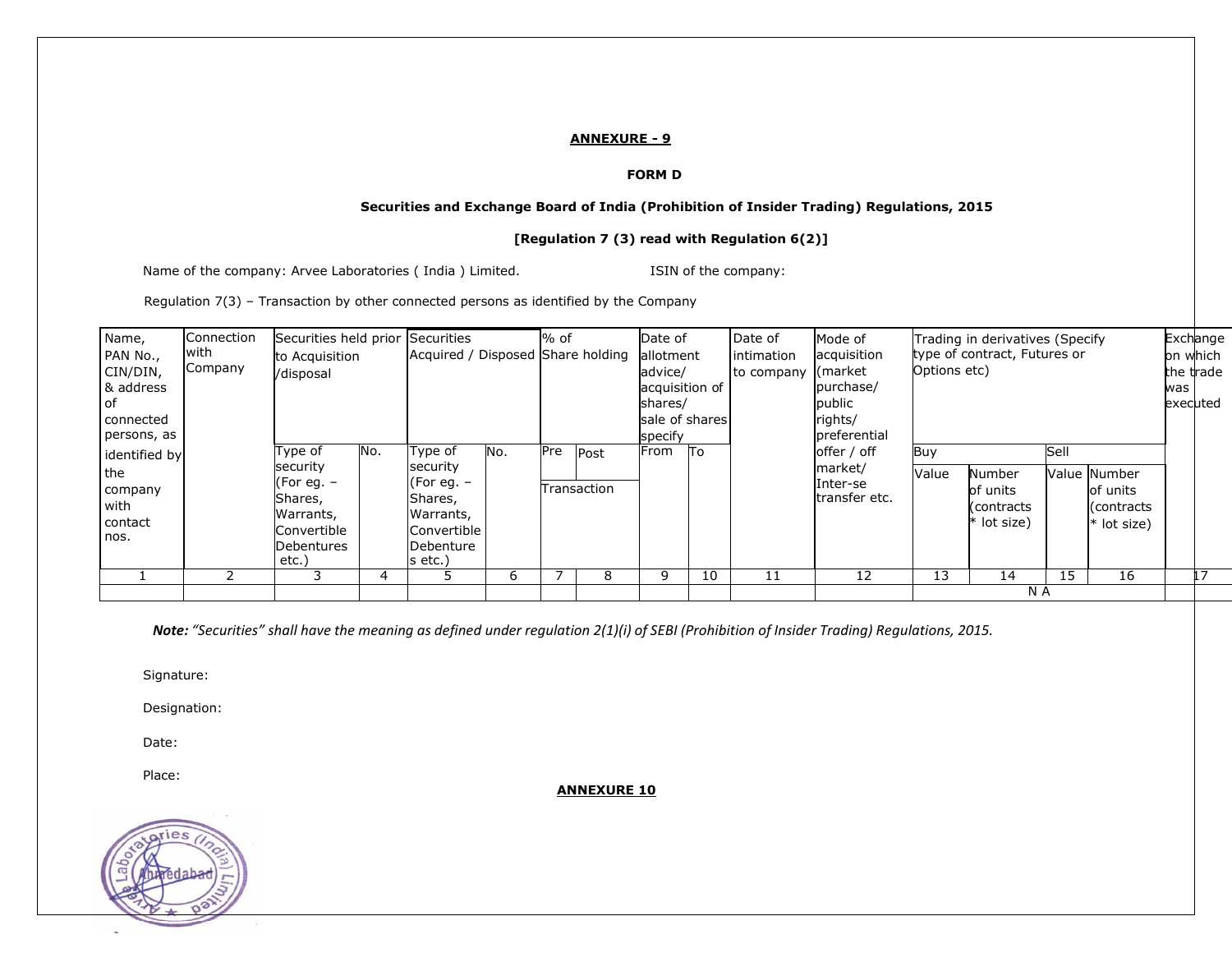#### **FORMAT OF ANNUAL STATEMENT OF HOLDINGS BY PROMOTERS /DIRECTORS/KMP/DESIGNATED EMPLOYEES/ AND THEIR DEPENDANTS**

Date:

To, The Compliance Officer **Arvee Laboratories ( India ) Limited.** Ahmedabad

Dear Sir,

#### **Statement of Shareholdings in the Company**

As on 31<sup>st</sup> March --------, I along with my Dependents / immediate relatives hold the Securities of the Company, details whereof are as under:

**Description of Security**: Equity Shares

| Name of Holder with<br><b>PAN and Mobile and</b><br><b>Landline Numbers</b>                  | Relationship | <b>No.of shares</b><br>held on<br>31.03.19 | No. of shares bought<br>from 01.04.18 to<br>31.03.18 | No. of shares sold<br>from 01.04.18 to<br>31.03.19 | No. of shares<br>held on<br>31.03.19 | Client ID / Folio<br>No. |
|----------------------------------------------------------------------------------------------|--------------|--------------------------------------------|------------------------------------------------------|----------------------------------------------------|--------------------------------------|--------------------------|
| Relatives                                                                                    |              |                                            |                                                      |                                                    |                                      |                          |
| Others with whom<br>Designed Person<br>person shares a<br>material financial<br>relationship |              |                                            |                                                      |                                                    |                                      |                          |
|                                                                                              |              |                                            |                                                      |                                                    |                                      |                          |

Yours truly,

Signature: Name:

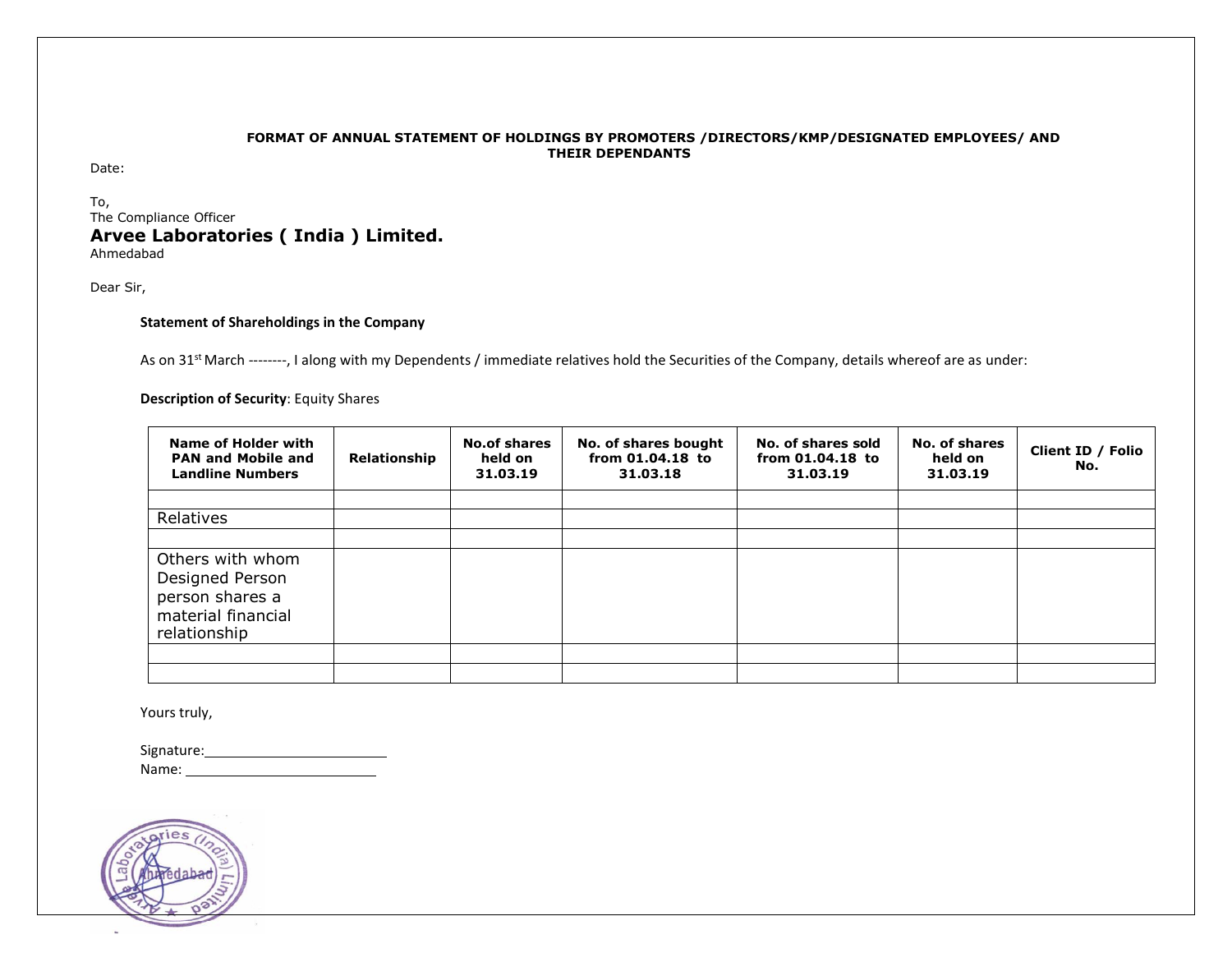# **POLICY AND PROCEDURE FOR ENQUIRY IN CASE OF LEAK OF UNPUBLISHED PRICE SENSITIVE INFORMATION OR SUSPECTED LEAK OF UNPUBLISHED PRICE SENSITIVE INFORMATION**

# *For the purpose of this Policy:*

 *'Audit Committee'* shall mean Committee of the Board of the Company constituted pursuant to Section 177 of the Companies Act, 2013 read with Regulation 18 of the SEBI (Listing Obligations and Disclosure Requirements) Regulations, 2015.

 *'Board'* shall mean the Board of Directors of Arvee Laboratories ( India ) Limited.

 *'Company'* means Arvee Laboratories ( India ) Limited.

 *'Designated Persons'* shall cover all employees whether contractual or otherwise, persons / entities stated under Regulation 9(4) of SEBI (Prohibition of Insider Trading) (Amendment) Regulations, 2018 and other connected persons as defined under Regulation 2(d) of the SEBI (prohibition of Insider Trading) (Amendment) Regulations, 2018.

 *'Immediate relative'* shall include persons defined under Regulation 2(f) of SEBI (Prohibition of Insider Trading) (Amendment) Regulations, 2018.

 *'Leak of UPSI'* shall refer to such act / circumstance(s) by virtue of which an UPSI is made available or becomes available, by any means or mode to any person, association, body, firm, agency, society, entity or to a group thereof, whether registered or otherwise before its official publication or announcement or formal circulation in public domain and which shall also include any purported attempt thereof.

 *'Unpublished Price Sensitive Information'* (UPSI) shall cover informations stated under Regulation 2(n) of SEBI (prohibition of Insider rading) (Amendment) Regulations, 2018.

# *Applicability:*

 This policy shall apply to all designated persons and immediate relative of designated persons and persons in possession of or having access to

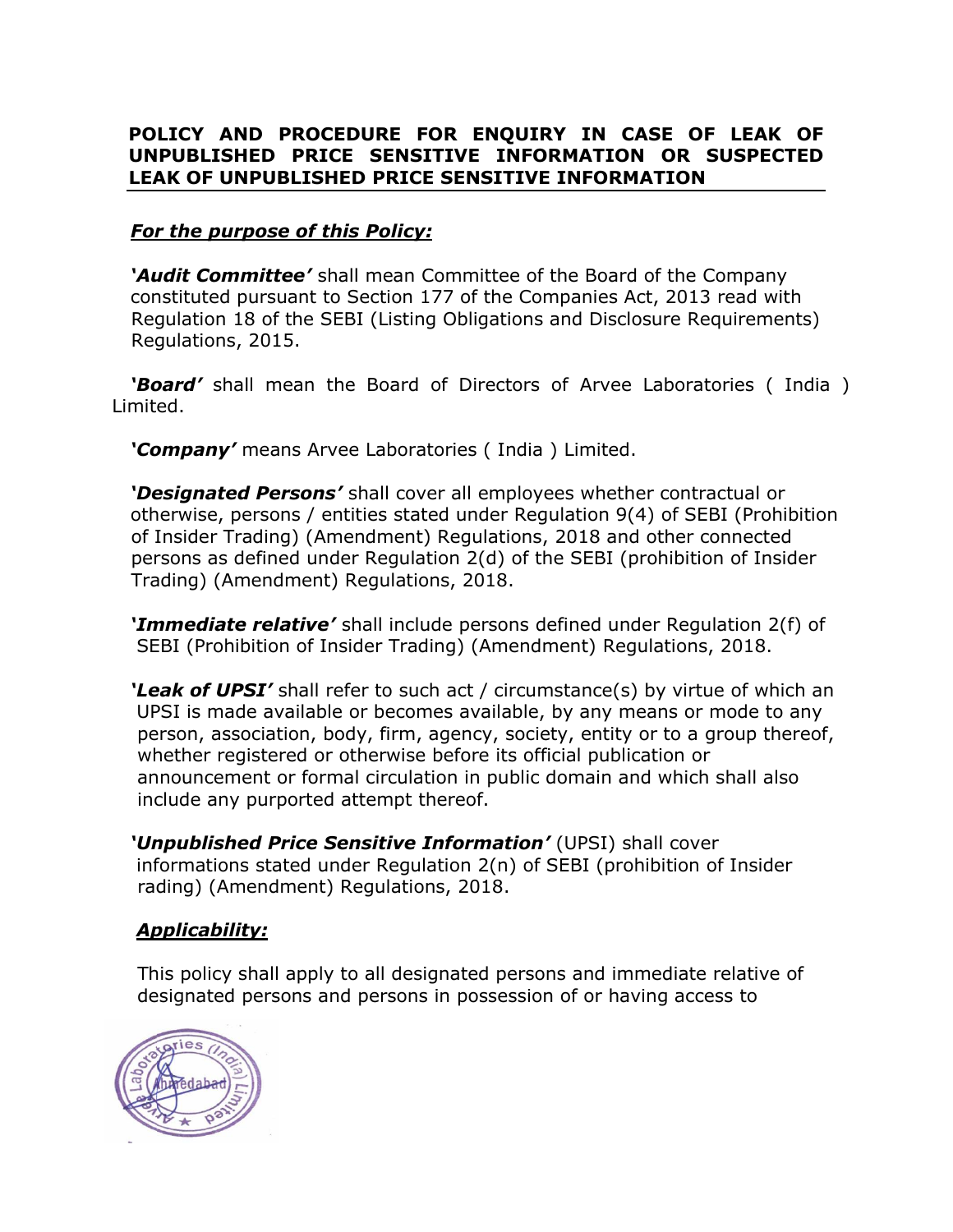unpublished price sensitive information.

# *Process of inquiry in case of leak of UPSI or suspected leak of UPSI:*

 Inquiry under this policy shall commence based on a written complaint received from Any employee, department of the Company, Registrar and Share Transfer Agent, designated person, Depository, Stock Exchange, Regional Director or any official thereof, Registrar of Companies or any official thereof, regulatory / statutory authority or any other department of Central or State Government.

- 1. The complaint shall inter-alia state particulars of the complainee and details of the complaint. The Complainant has the option of annexing such documentary evidence, as deemed reasonable for the purpose of substantiating the complaint lodged.
- 2. The Complaint shall be addressed to the Company or Board or Audit Committee or Chairman or Managing Director (MD) or Chief Executive Office, by whatever name called.
- 3. Within 5 (five) working days of receipt of the complaint MD, shall write to the complainee intimating the details of the complaint received and requesting him to give a written representation within 7 (seven) working days of receipt of letter. If MD feels that the complaint has been lodged to secure needless publicity for defamatory matter which is detrimental to the interest of the Company then he will discard the complaint with reasons recorded in writing.
- 4. Within 7 (seven) working days of receipt of representation, MD shall proceed to investigate in the matter and for such purpose may consult such persons, whether internal or otherwise or obtain such external assistance or opinion, as he may deem expedient in this regard. During the course of such investigation, MD may call for such additional documents, representations, etc. as he may deem fit.
- 5. If no representation is received within the aforesaid stipulated time, MD shall issue notice to the complainee asking him to show cause as to why the Company should not initiate disciplinary proceedings, as applicable, against him.

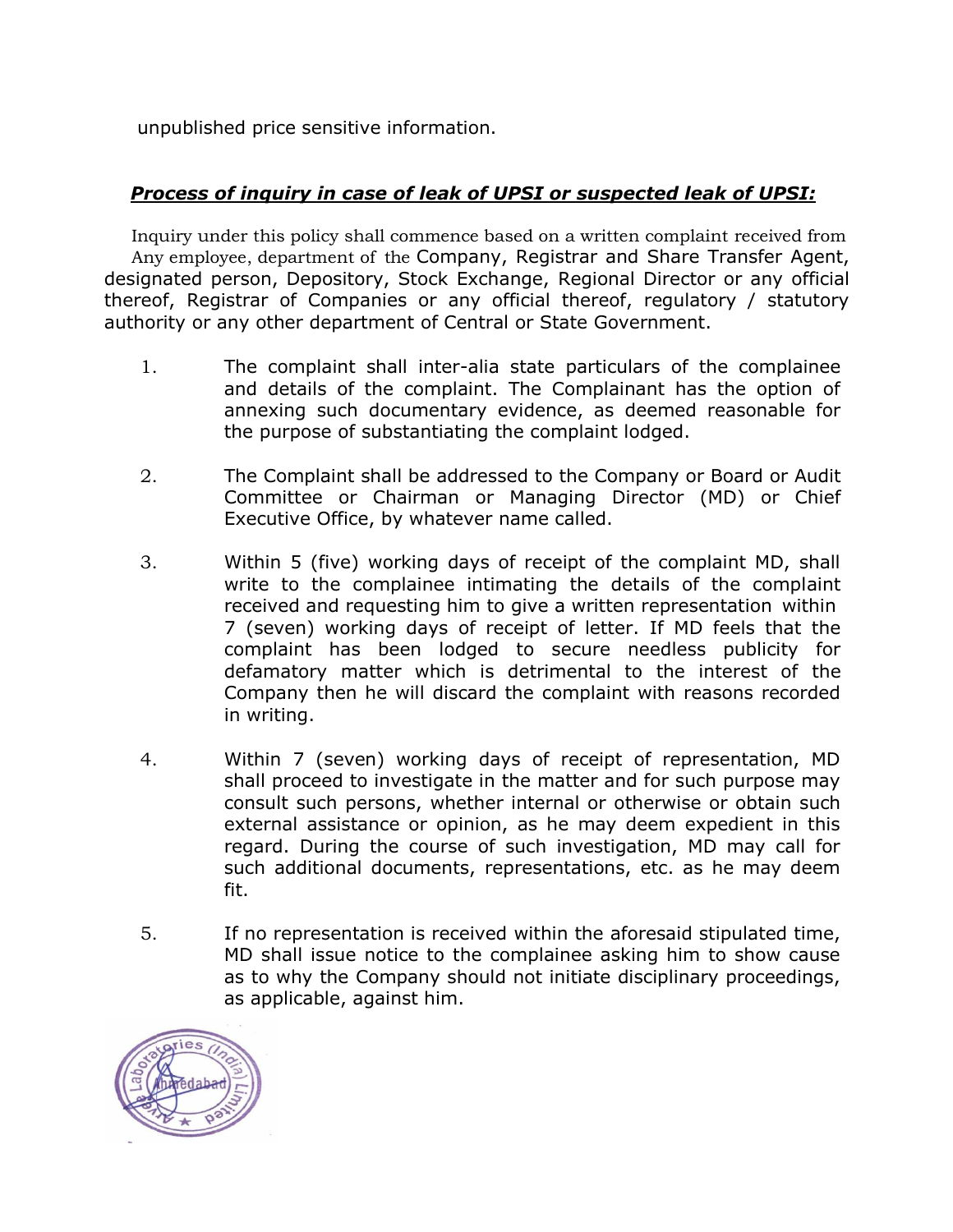- 6. On completion of the preliminary investigation under point 5, receipt of reply to the show cause notice issued under point 6 or on non-receipt thereof, MD shall refer the matter to the Chairman of the Audit Committee, alongwith his opinion, for his consideration.
- 7. Chairman of the Audit Committee on receipt of such opinion shall proceed to convene a meeting of the Audit Committee and shall actually convene the concerned meting within a period of 45 days of receipt of opinion of MD.
- 8. The Audit Committee shall consider the matter and put forward its recommendation to the Board. The Board, on receipt of such recommendation and after due review, if forms an opinion that the complainee is guilty of leak of UPSI or suspected leak of UPSI, then it will order for necessary disciplinary proceedings of the company, which will be in addition to the penal provisions stated under SEBI (Prohibition of Insider Trading) (Amendment) Regulations, 2018 and any other statutory enactments, as applicable.
- 9. The Company suo moto reserves the right of initiating an inquiry under this policy against any designated person if it has reasons to believe that such person has leaked UPSI or suspected to leak UPSI.
- 10. This policy shall not in any way preclude any referrals, complaints, measures, actions etc. which can be instituted or which are available under the existing Vigil Mechanism Policy of the Company.
- 11. The word MD or CEO wherever referred in this policy shall mean and include head of the Company, whether occupying board position or not, by whatever name called.
- 12. The Board shall have the power to amend any of the provisions of this Policy, substitute any of the provisions with a new provision and also replace this Policy entirely with a new Policy.
- 13. Any words used in this Policy but not defined herein shall have the same meaning as described to it in the Companies Act, 2013 or Rules made thereunder, Securities & Exchange Board of India Act or Rules and Regulations made thereunder, SEBI (Listing

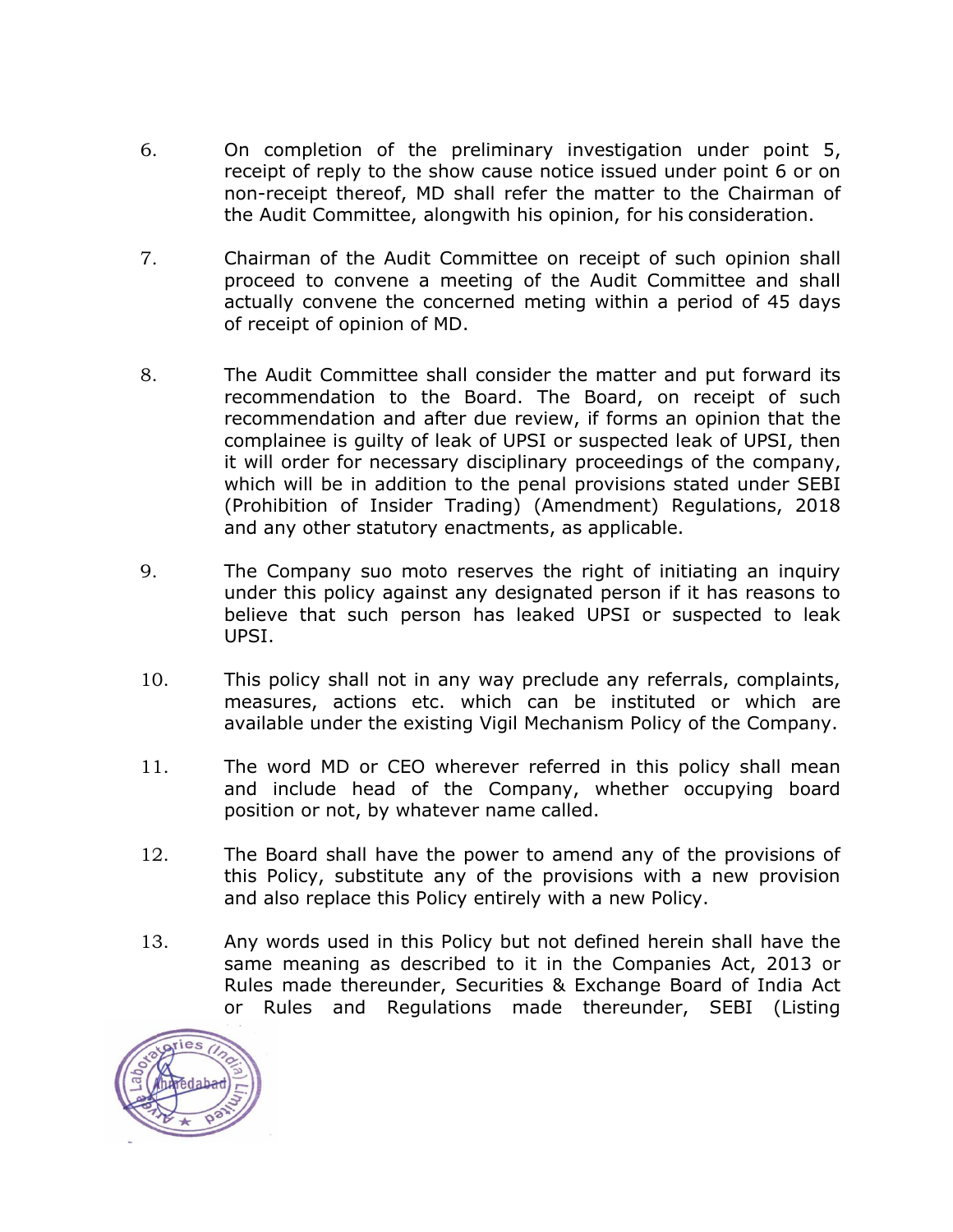Obligations and Disclosure Requirements) Regulations, 2015, SEBI (Prohibition of Insider Trading) (Amendment) Regulations, 2018 or any other relevant legislation/law applicable to the Company, as amended from time to time.

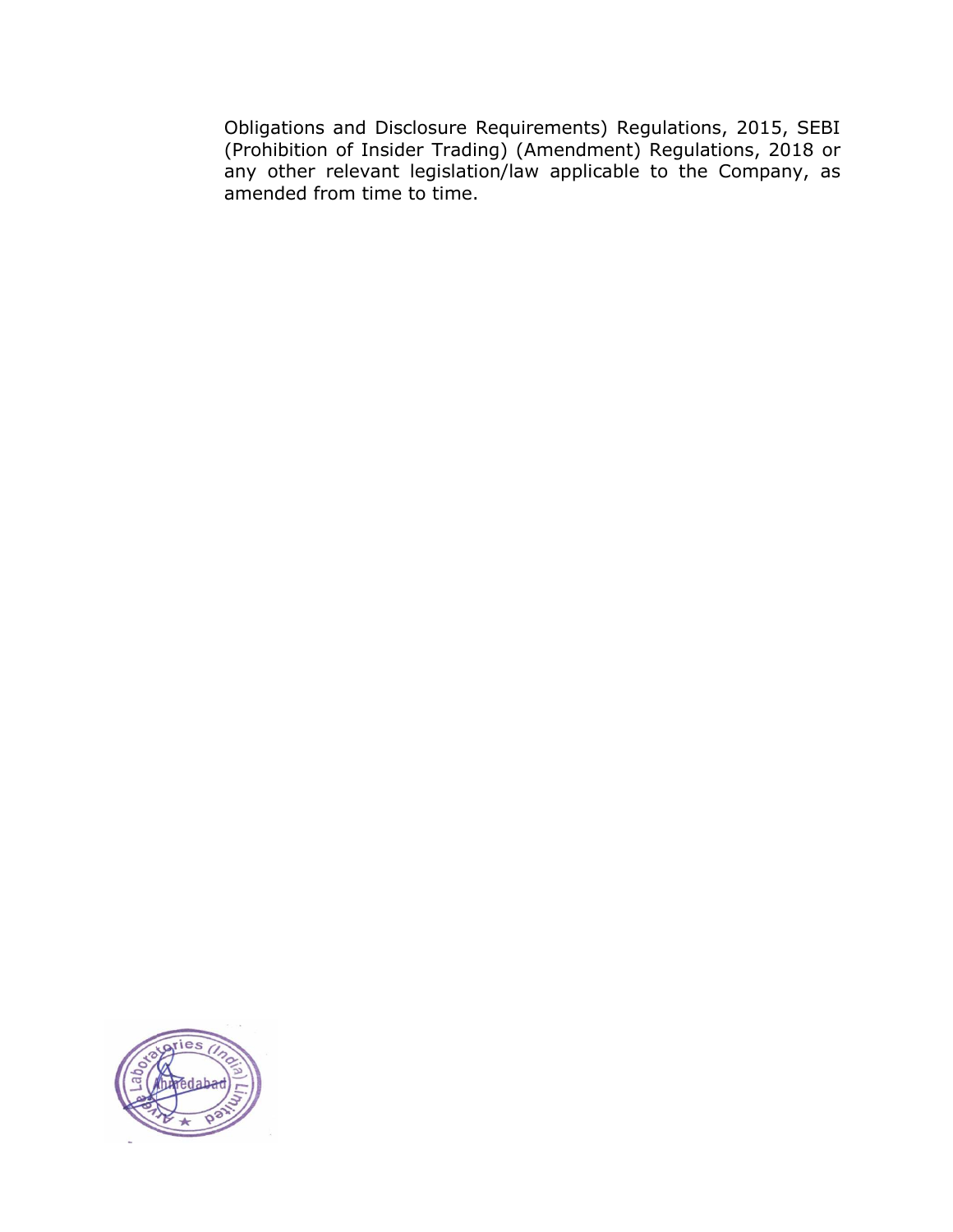# ARVEE LABORATORIES ( INDIA ) LIMITED

# VIGIL MECHANISM / WHISTLE BLOWER POLICY

**(As revised and approved by the Board of Directors on 29.03.2019)**

#### **1. PREFACE**

 Section 177 of the Companies Act, 2013, including any amendments thereto, requires every listed company and such class or classes of companies, as may be prescribed to establish a vigil mechanism for the directors and employees to report genuine concerns in such manner as may be prescribed. The Company has adopted a Code of Conduct for Directors and Senior Management Executives ("the Code"), which lays down the principles and standards that should govern the actions of the Company and its employees. Any actual or potential violation of the Code, howsoever insignificant or perceived as such, would be a matter of serious concern for the Company. Such a vigil mechanism shall provide for adequate safeguards against victimization of persons who use such mechanism and also make provision for direct access to the chairperson of the Audit Committee in appropriate or exceptional cases.

 In terms of Regulation 22 of the SEBI (Listing Obligations and Disclosure Requirements) Regulations, 2015, including any amendments thereto, (hereinafter also referred to as Listing Regulations), the Company is required to formulate a vigil mechanism for directors and employees to report genuine concerns. The vigil mechanism shall provide for adequate safeguards against victimization of director(s) or employee(s) or any other person who avail the mechanism and also provide for direct access to the Chairperson of the Audit Committee in appropriate or exceptional cases.

 In terms of Regulation 9A of the SEBI (Prohibition of Insider Trading) Regulations, 2015, including any amendments thereto, (hereinafter also referred to as Insider Trading Regulations), the Company is required to formulate a whistle blower policy to enable employees to report instances of leak of Unpublished Price Sensitive Information ("UPSI"). The Company has adopted a code of fair disclosure and conduct ("Insider Trading Code") as required under Insider Trading Regulations, which lays down the practices and procedures that should govern the fair disclosure of UPSI by the Company and regulate and monitor the conduct of designated persons (as defined in the Insider Trading Code) while dealing in the securities of the Company. Any actual or potential violation of the Insider Trading Code, howsoever insignificant or perceived as such, would be a matter of serious concern for the Company. Such a whistle blower policy shall provide for adequate safeguards against victimization of persons who use such mechanism and also make provision for direct access to the chairperson of the Audit Committee in appropriate or exceptionalcases.

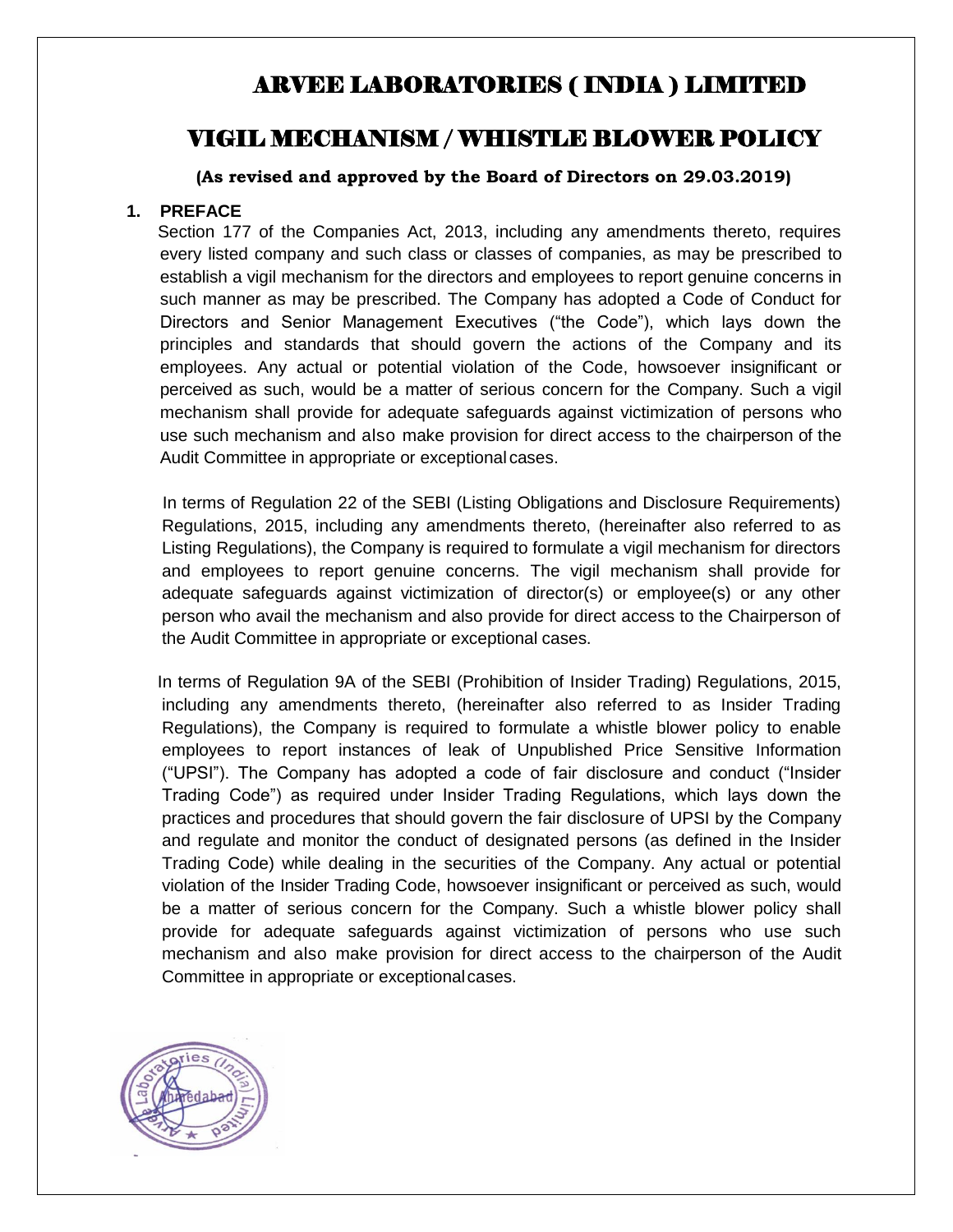### **2. POLICY OBJECTIVES**

 The Company is committed to adhere to the highest standards of ethical, moral and legal conduct of business operations. To maintain these standards, the Company

Encourages its employees who have concerns about suspected misconduct and/ or who have witnessed or have knowledge of instances of leak of UPSI or have concerns about suspected leakage of UPSI, to come forward and express these concerns without fear of punishment or unfair treatment. The purpose of this Policy is to allow the Directors and employees to raise concerns about unacceptable improper practices and/or any unethical practices and/or other genuine concerns being followed in the organization without the employees being necessarily required to inform their superiors and to create awareness amongst employees to report instances of leak of unpublished price sensitive information. A Vigil (Whistle Blower) mechanism provides a channel to the employees and Directors to report to the management concerns about unethical behavior, actual or suspected fraud or instances of leakage of UPSI or suspected leakage of UPSI or violation of the Code of conduct and/ or the Insider Trading Code adopted by the Company. This Policy is intended to check that whenever any unacceptable/improper practice and/or any unethical practice and/or any instances of leak of unpublished price sensitive information and/ or any other genuine concern is reported by a Director or an employee, proper action is taken to check such practice/wrongdoing and the concerned Director or employee is protected / safeguarded against any adverse action and/or any discrimination and/or victimization for such reporting. The mechanism provides for adequate safeguards against victimization of employees and Directors to avail of the mechanism and also provide for direct access to the Chairman/ CFO/ Chairman of the Audit Committee in exceptional cases.

 This neither releases employees from their duty of confidentiality in the course of their work nor can it be used as a route for raising malicious or unfounded allegations against people in authority and / or colleagues in general.

#### **3. SCOPE OF THE POLICY**

 This Policy covers malpractices and events which have taken place / suspected to have taken place, misuse or abuse of authority, fraud or suspected fraud, instances of leakage of UPSI or suspected leakage of UPSI, violation of company rules, manipulations, negligence causing danger to public health and safety, misappropriation of monies, and other matters or activity on account of which the interest of the Company is affected and formally reported by whistle blowers concerning its employees.

### **4. DEFINITIONS**

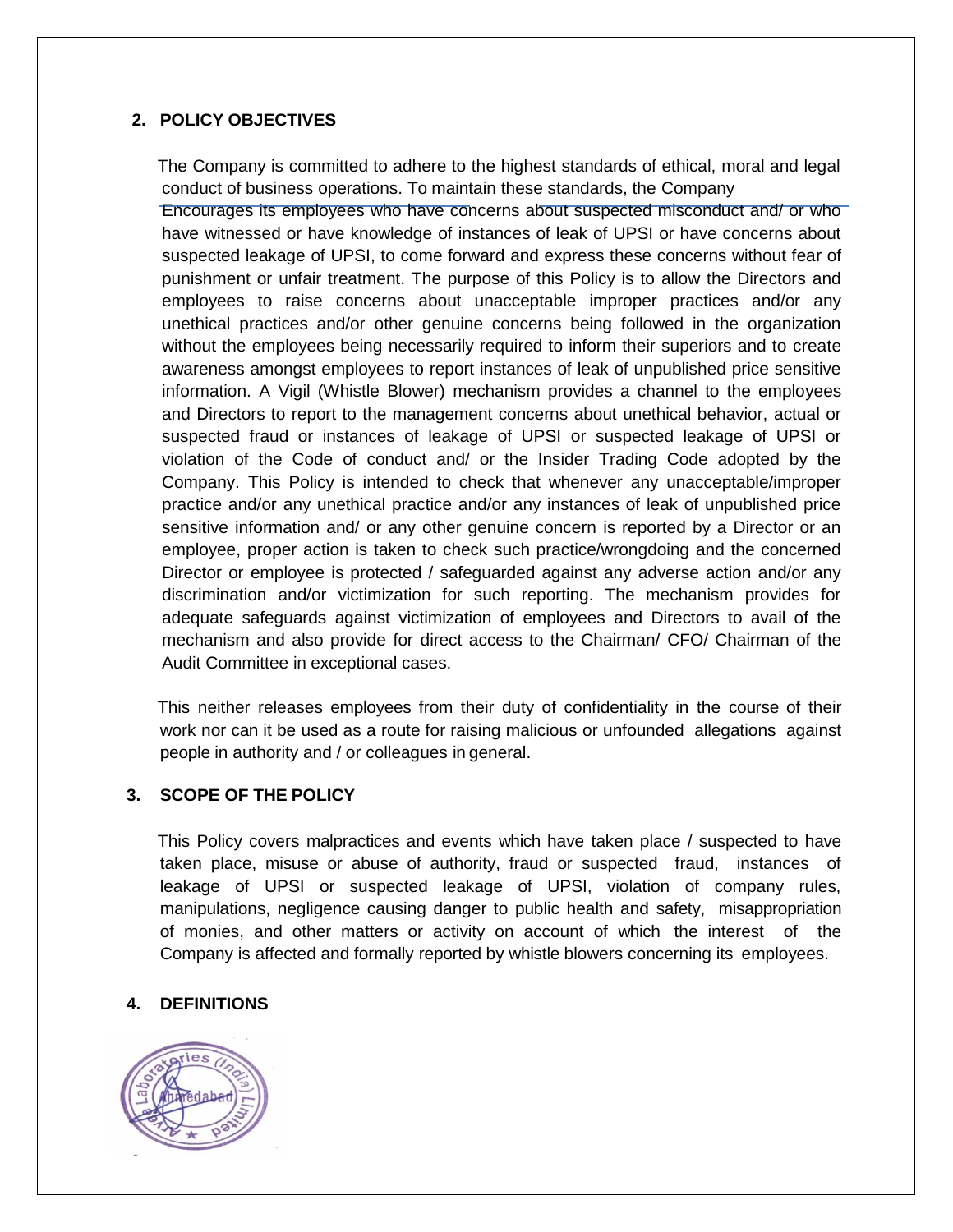**"Alleged wrongful conduct"** shall mean violation of law, Infringement of Company's rules, misappropriation of monies, actual or suspected fraud, instances of leakage of UPSI or suspected leakage of UPSI, substantial and specific danger to public health and safety or abuse of authority".

 "**Audit Committee"** means a Committee constituted by the Board of Directors of the Company in accordance with the Listing Regulations and Companies Act,2013.

 **"Board**" means the Board of Directors of the Company.

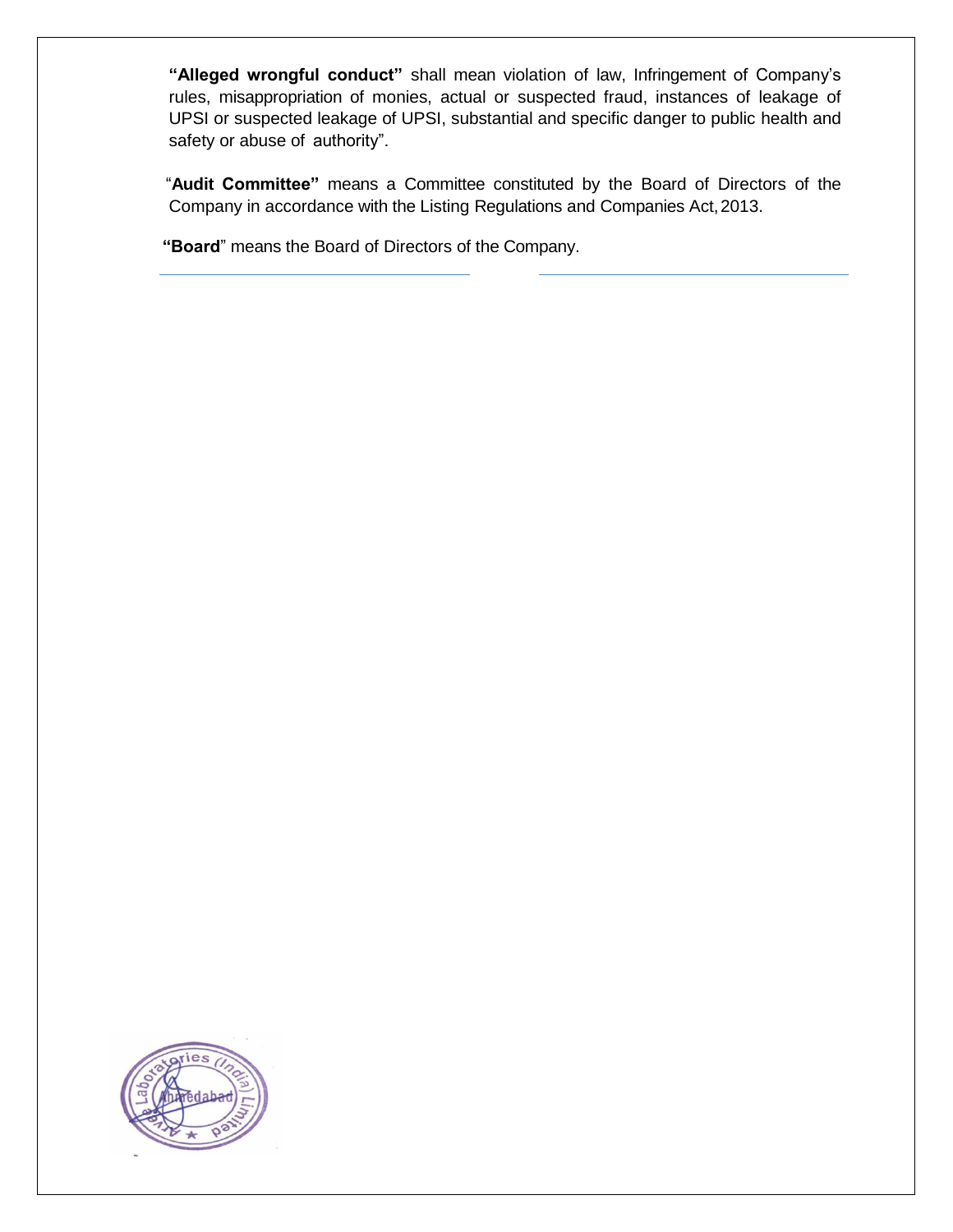"**Company"** means the Arvee Laboratories ( India ) Limited and all its offices.

 "**Code**"/ "Code of Conduct" means Code of Conduct for Directors and Senior Management Executives adopted by the Company.

 **"Employee**" means all the present employees and whole time Directors of the Company (whether working in India or abroad).

 "**Insider Trading Code**" means Code of Conduct for Regulating, Monitoring and Reporting of Trading by Designated Persons and Code of Practices and Procedures for Fair Disclosure of Unpublished Price Sensitive Information adopted by the Company.

 "**Protected Disclosure"** means a concern raised by an employee or group of employees or any Director of the Company, through a written communication and made in good faith which discloses or demonstrates information about an unethical or improper activity under the title "SCOPE OF THE POLICY" with respect to the Company. It should be factual and not speculative or in the nature of an interpretation / conclusion and should contain as much specific information as possible to allow for proper assessment of the nature and extent of the concern.

 **"Subject"** means a person or group of persons against or in relation to whom a Protected Disclosure is made or evidence gathered during the course of an investigation.

 **"Unpublished Price Sensitive Information"** means any information, relating to the company or its securities, directly or indirectly, that is not generally available which upon becoming generally available, is likely to materially affect the price of the securities and shall, ordinarily including but not restricted to, information relating tothe following-

- (i) financial results;
- (ii) dividends;
- (iii) change in capital structure;
- (iv) Mergers, de-mergers, acquisitions, de-listings, disposals and expansion of business and such other transactions.
- (v) changes in key managerial personnel;

 "**Vigilance and Ethics Officer**" means an officer appointed to receive protected disclosures from whistle blowers, maintaining records thereof, placing the same before the Audit Committee for its disposal and informing the Whistle Blower the result thereof.

 "**Whistle Blower"** is an employee or group of employees or any Director who make a Protected Disclosure under this Policy and also referred in this policy as complainant.

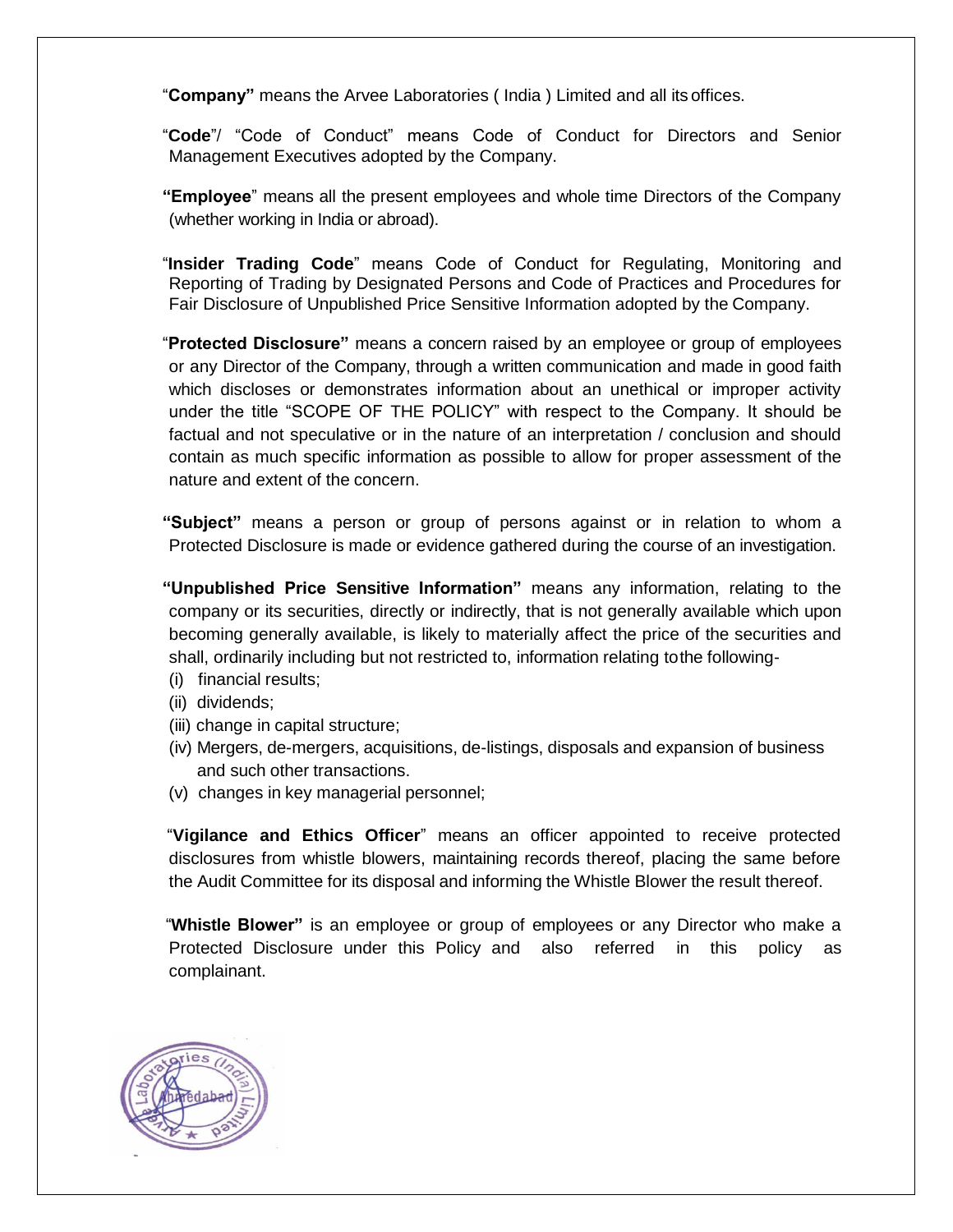#### **5. ELIGIBILITY**

All Employees and Directors of the Company are eligible to make Protected Disclosures under the Policy in relation to matters concerning the Company.

#### 6. **RECEIPT AND DISPOSAL OF PROTECTED DISCLOSURES**

 All Protected Disclosures should be reported in writing by the complainant as soon as possible after the Whistle Blower becomes aware of the same so as to ensure a clear understanding of the issues raised and should either be typed or written in a legible handwriting in English.

 The Protected Disclosure should be submitted in a closed and secured envelope and should be super scribed as **"Protected disclosure under the Whistle Blower policy"**. Alternatively, the same can also be sent through email with the subject **"Protected disclosure under the Whistle Blower policy".** If the complaint is not super scribed and closed as mentioned above, it will not be possible for the Audit Committee to protect the complainant and the protected disclosure will be dealt with as if a normal disclosure. In order to protect identity of the complainant, the Vigilance and Ethics Officer will not issue any acknowledgement to the complainants and they are advised neither to write their name / address on the envelope nor enter into any further correspondence with the Vigilance and Ethics Officer. The Vigilance and Ethics Officer shall assure that in case any further clarification is required he will get in touch with the complainant.

 Anonymous / Pseudonymous disclosure shall not be entertained by the Vigilance and Ethics Officer.

 The Protected Disclosure should be forwarded under a covering letter signed by the complainant. The Vigilance and Ethics Officer / Chairman of the Audit Committee/ CFO/ Chairman as the case may be, shall detach the covering letter bearing the identity of the Whistle Blower and process only the Protected Disclosure.

 All Protected Disclosures should be addressed to the Vigilance and Ethics Officer of the Company or to the Chairman of the Audit Committee/ Cfo / Chairman in exceptional cases. The contact details of the *Vigilance and Ethics Officer* is as under:-

**Name and Address - Shalin Patel,** 

**49/3 – B, Shyamal Row Houses, Nr. Shyamal Cross Roads, Satellite, Shyamal, Ahmedabad, Gujarat 380015** shalin.patel@arveelabs.com

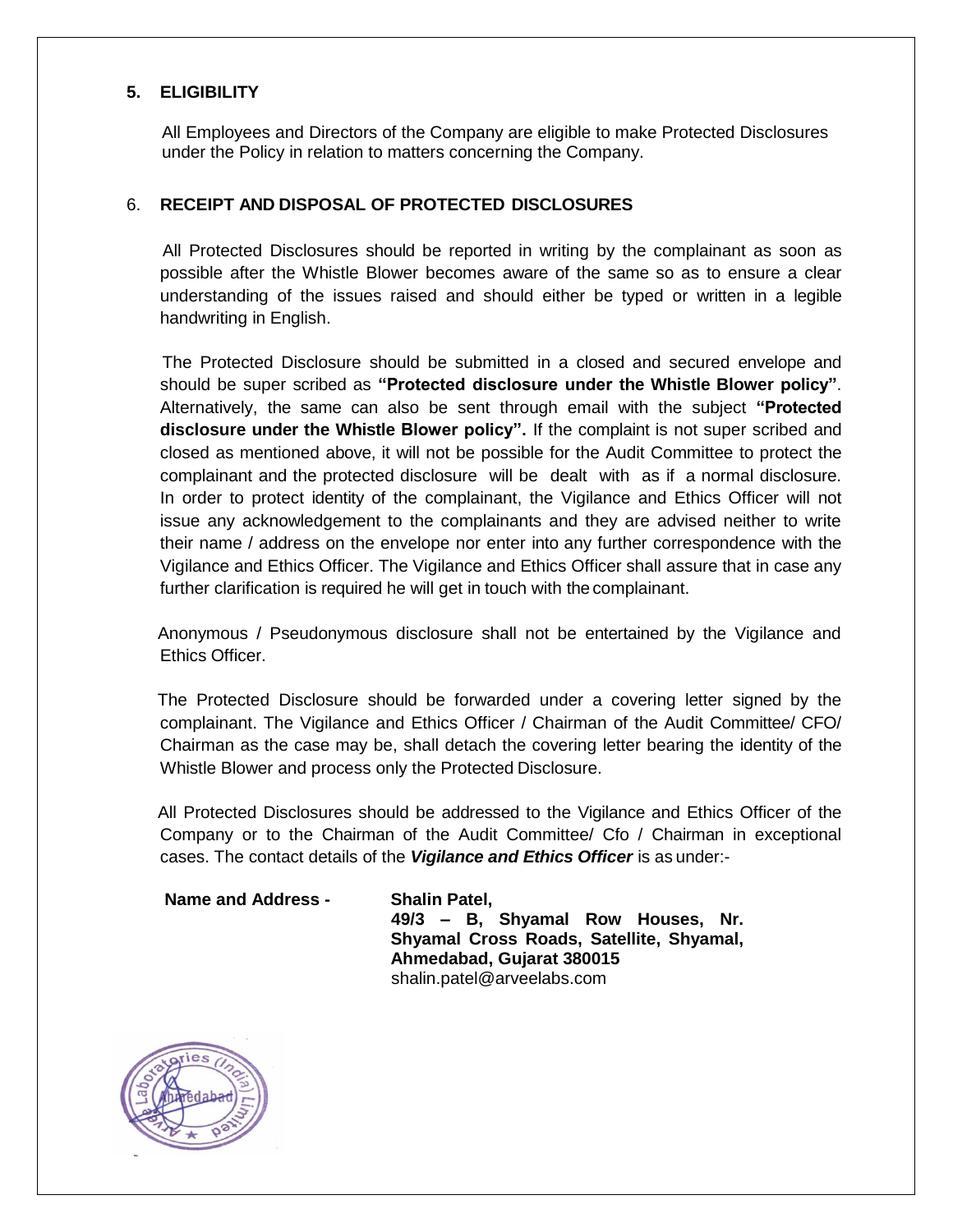Protected Disclosure against the Vigilance and Ethics Officer should be addressed to the Chairman of the Company and the Protected Disclosure against the Chairman/CFO of the Company should be addressed to the Chairman of the Audit Committee.

The contact details of the Chairman and the Chairman of the Audit Committee are as under:

**Name and Address of Chairman - Shalin Patel, 49/3 – B, Shyamal Row Houses, Nr.** 

**Shyamal Cross Roads, Satellite, Shyamal, Ahmedabad, Gujarat 380015** shalin.patel@arveelabs.com

Account.ho@arveelabs.com

 **Name and Address of the - Vishal Nitin Mehta Chairman of the Audit 49/3 – B, Shyamal Row Houses, Nr. Committee Shyamal Cross Roads, Satellite, Shyamal, Ahmedabad, Gujarat 380015**

# **Committee**

(\*) *The names of the Audit Committee Chairman mentioned in this Policy shall undergo change based on change in the composition of the Audit Committee.*

 On receipt of the protected disclosure the Vigilance and Ethics Officer / Chairman/ CFO / Chairman of the Audit Committee, as the case may be, shall make a record of the Protected Disclosure and also ascertain from the complainant whether he was the person who made the protected disclosure or not. He shall also carry out initial investigation either himself or by involving any other Officer of the Company or an outside agency before referring the matter to the Audit Committee of the Company for further appropriate investigation and needful action. The record will include:

- a) Brief facts;
- b) Whether the same Protected Disclosure was raised previously by anyone, and if so, the outcome thereof;
- c) Whether the same Protected Disclosure was raised previously on the same subject;
- d) Details of actions taken by Vigilance and Ethics Officer / Chairman/ CFO for processing the complaint
- e) Findings of the Audit Committee
- f) The recommendations of the Audit Committee/ other action(s).

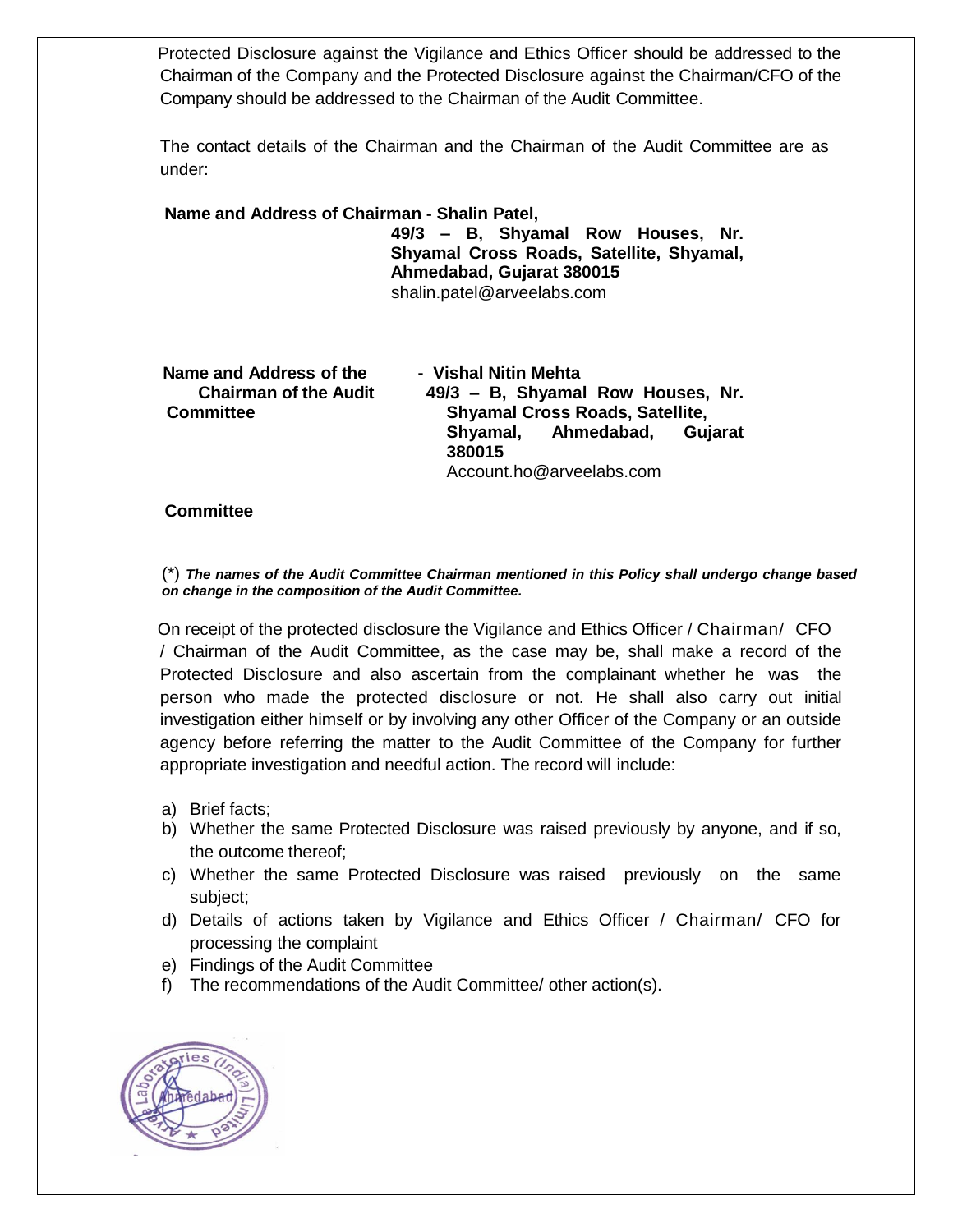The Audit Committee, if deems fit, may call for further information or particulars from the complainant.

#### **7. INVESTIGATION**

 All protected disclosures under this policy will be recorded and thoroughly investigated. The Audit Committee may investigate and may at its discretion consider involving any other Officer of the Company and/ or an outside agency for the purpose of investigation.

 The decision to conduct an investigation is by itself not an accusation and is to be treated as a neutral fact finding process.

 Subject(s) will normally be informed in writing of the allegations at the outset of a formal investigation and have opportunities for providing their inputs during the investigation.

 Subject(s) shall have a duty to co-operate with the Audit Committee or any of the Officers appointed by it in this regard.

 Subject(s) have a right to consult with a person or persons of their choice, other than the Vigilance and Ethics Officer / Investigators and/or members of the Audit Committee and/or the Whistle Blower.

 Subject(s) have a responsibility not to interfere with the investigation. Evidence shall not be withheld, destroyed or tampered with and witness shall not be influenced, coached, threatened or intimidated by the subject(s).

 Unless there are compelling reasons not to do so, subject(s) will be given the opportunity to respond to material findings contained in the investigation report. No allegation of wrong doing against a subject(s) shall be considered as maintainable unless there is good evidence in support of the allegation.

 Subject(s) have a right to be informed of the outcome of the investigations. If allegations are not sustained, the Subject should be consulted as to whether public disclosure of the investigation results would be in the best interest of the Subject and the Company.

 The investigation shall be completed normally within 90 days of the receipt of theprotected disclosure and is extendable by such period as the Audit Committee deemsfit.

#### **8. DECISION AND REPORTING**

 If an investigation leads the Vigilance and Ethics Officer / Chairman of the Audit Committee to conclude that an improper or unethical act has been committed, the

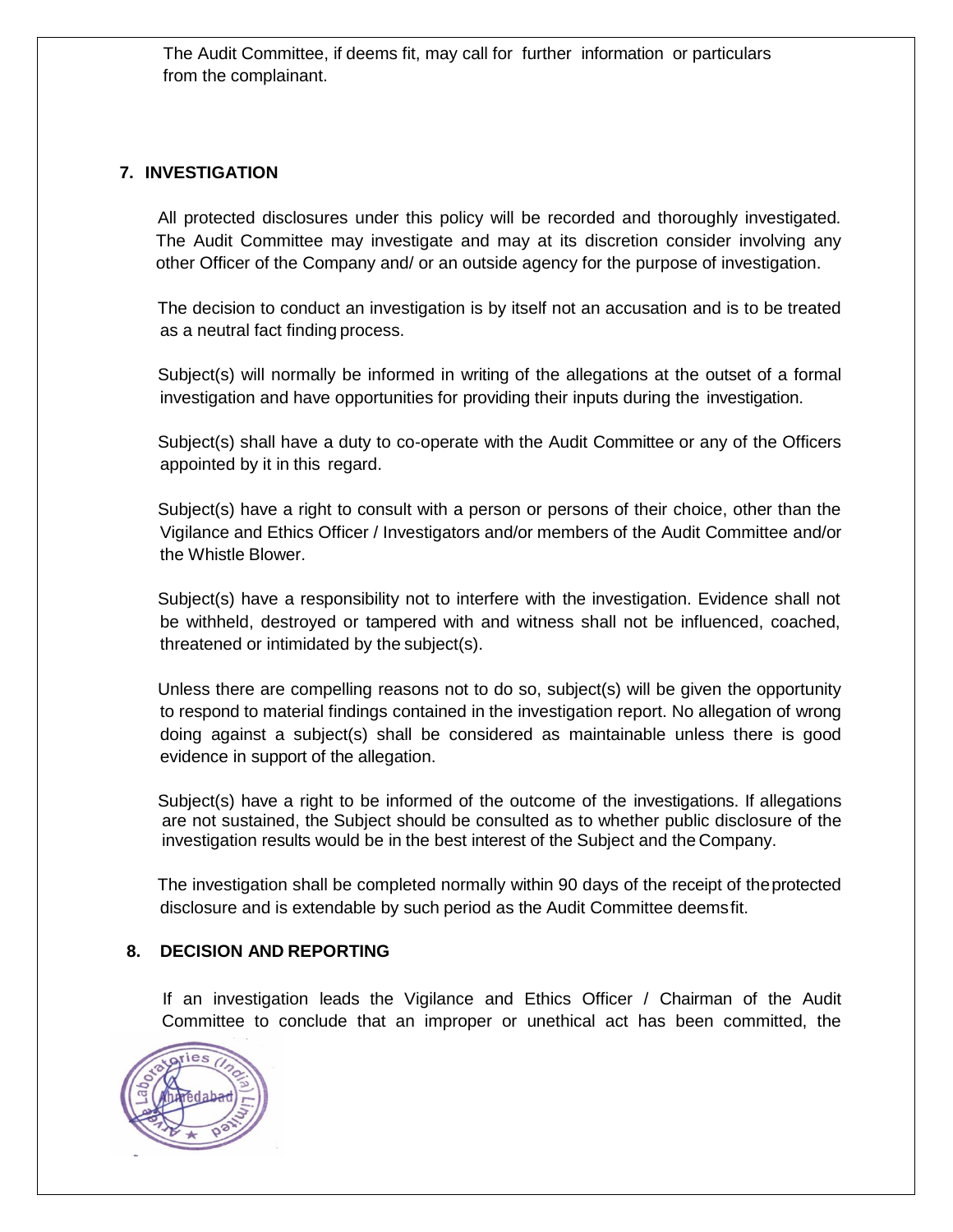Vigilance and Ethics Officer / Chairman of the Audit Committee shall recommend to the management of the Company to take such disciplinary or corrective action as he may deem fit. It is clarified that any disciplinary or corrective action initiated against the Subject as a result of the findings of an investigation pursuant to this Policy shall adhere to the applicable personnel or staff conduct and disciplinaryprocedures.

 The Vigilance and Ethics Officer shall submit a report to the Chairman of the Audit Committee on a regular basis about all Protected Disclosures referred to him/her since the last report together with the results of investigations, if any.

 In case the Subject is the Chairman/CFO of the Company, the Chairman of the Audit Committee after examining the Protected Disclosure shall forward the protected disclosure to other members of the Audit Committee if deemed fit. The Audit Committee shall appropriately and expeditiously investigate the Protected Disclosure.

 If the report of investigation is not to the satisfaction of the complainant, the complainant has the right to report the event to the appropriate legal or investigating agency.

 A complainant who makes false allegations of unethical & improper practices or about alleged wrongful conduct of the subject to the Vigilance and Ethics Officer or the Audit Committee shall be subject to appropriate disciplinary action in accordance with the rules, procedures and policies of the Company.

#### **9. SECRECY / CONFIDENTIALITY**

 The complainant, Vigilance and Ethics Officer, Members of Audit Committee, the Subject and everybody involved in the process shall:

- A. Maintain confidentiality of all matters under this Policy
- B. Discuss only to the extent or with those persons as required under this policy
- C. For completing the process of investigations.
- D. Not keep the papers unattended anywhere at any time
- E. Keep the electronic mails / files under password.

#### **10. PROTECTION**

 No unfair treatment will be meted out to a Whistle Blower by virtue of his/ her having reported a Protected Disclosure under this policy. The company, as a policy, condemns any kind of discrimination, harassment, victimization or any other unfair employment practice being adopted against Whistle Blowers. Complete protection will, therefore, be given to Whistle Blowers against any unfair practice like retaliation, threat or intimidation of termination / suspension of service, disciplinary action, transfer, demotion,

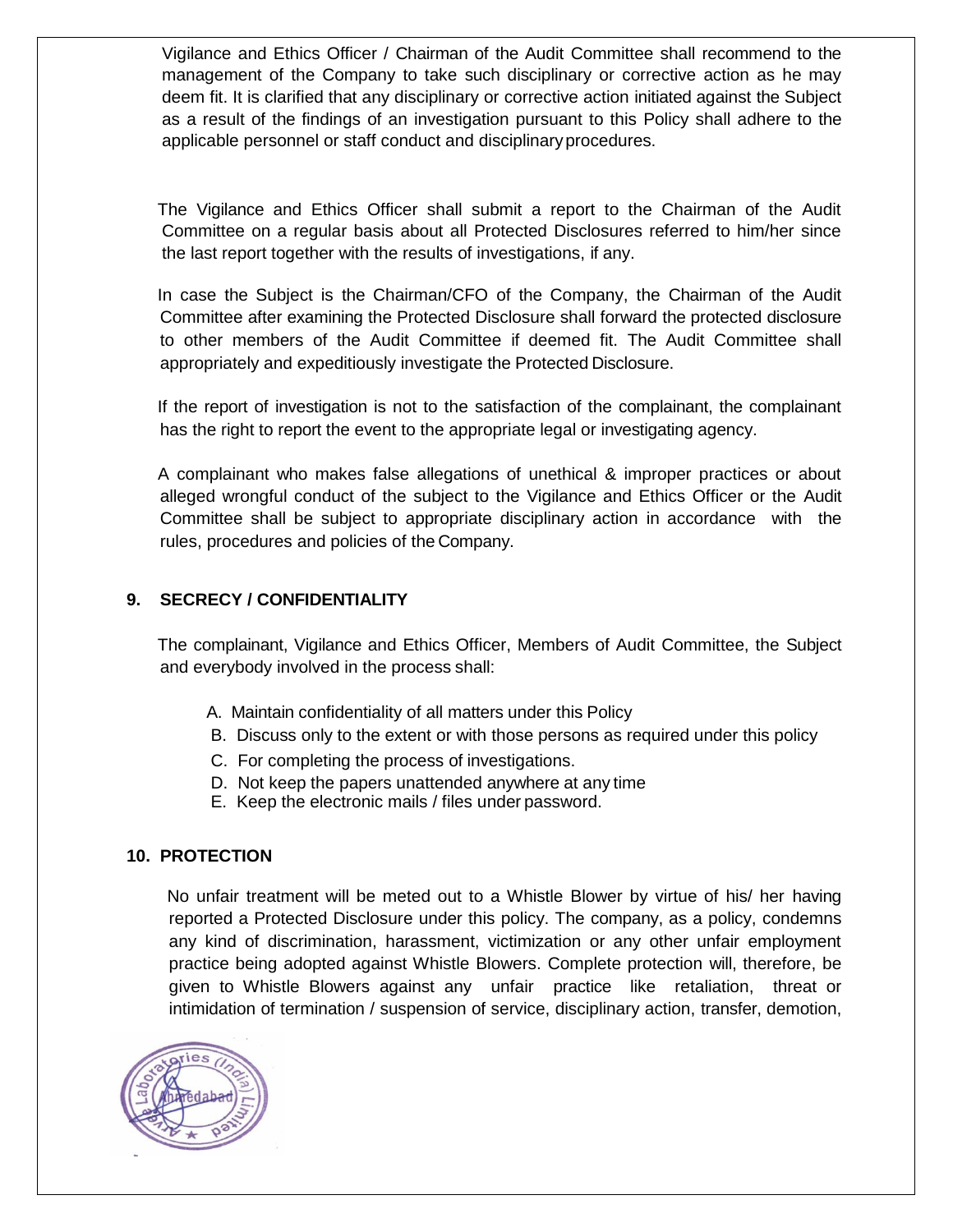refusal of promotion or the like including any direct or indirect use of authority to obstruct the Whistle Blower's right to continue to perform his duties / functions including making further Protected Disclosure. The company will take steps to minimize difficulties, which the Whistle Blower may experience as a result of making the Protected Disclosure. Thus if the Whistle Blower is required to give evidence in criminal or disciplinary proceedings, the Company will arrange for the Whistle Blower to receive advice about the procedure, etc.

 A Whistle Blower may report any violation of the above clause to the Chairman of the Audit Committee, who shall investigate into the same and recommend suitable action to the management.

 The identity of the Whistle Blower shall be kept confidential to the extent possible and permitted under law. The identity of the complainant will not be revealed unless he himself has made either his details public or disclosed his identity to any other office or authority. In the event of the identity of the complainant being disclosed, the Audit Committee is authorized to initiate appropriate action as per extant regulations against the person or agency making such disclosure. The identity of the Whistle Blower, if known, shall remain confidential to those persons directly involved in applying this policy, unless the issue requires investigation by law enforcement agencies, in which case members of the organization are subject to subpoena.

 Any other Employee or Director assisting in the said investigation shall also be protected to the same extent as the Whistle Blower.

 Provided however that the complainant before making a complaint has reasonable belief that an issue exists and he has acted in good faith. Any complaint not made in good faith as assessed as such by the Audit Committee shall be viewed seriously and the complainant shall be subject to disciplinary action as per the Rules / certified standing orders of the Company. This policy does not protect an employee from an adverse action taken independent of his disclosure of unethical and improper practice etc. unrelated to a disclosure made pursuant to this policy.

### **11. ACCESS TO CHAIRMAN OF THE AUDIT COMMITTEE**

 The Whistle Blower shall have right to access Chairman of the Audit Committee directly in exceptional cases and the Chairman of the Audit Committee is authorized to prescribe suitable directions in this regard.

#### **12. COMMUNICATION**

 A Whistle Blower policy cannot be effective unless it is properly communicated to employees. Employees shall be informed about the Policy through email and through the